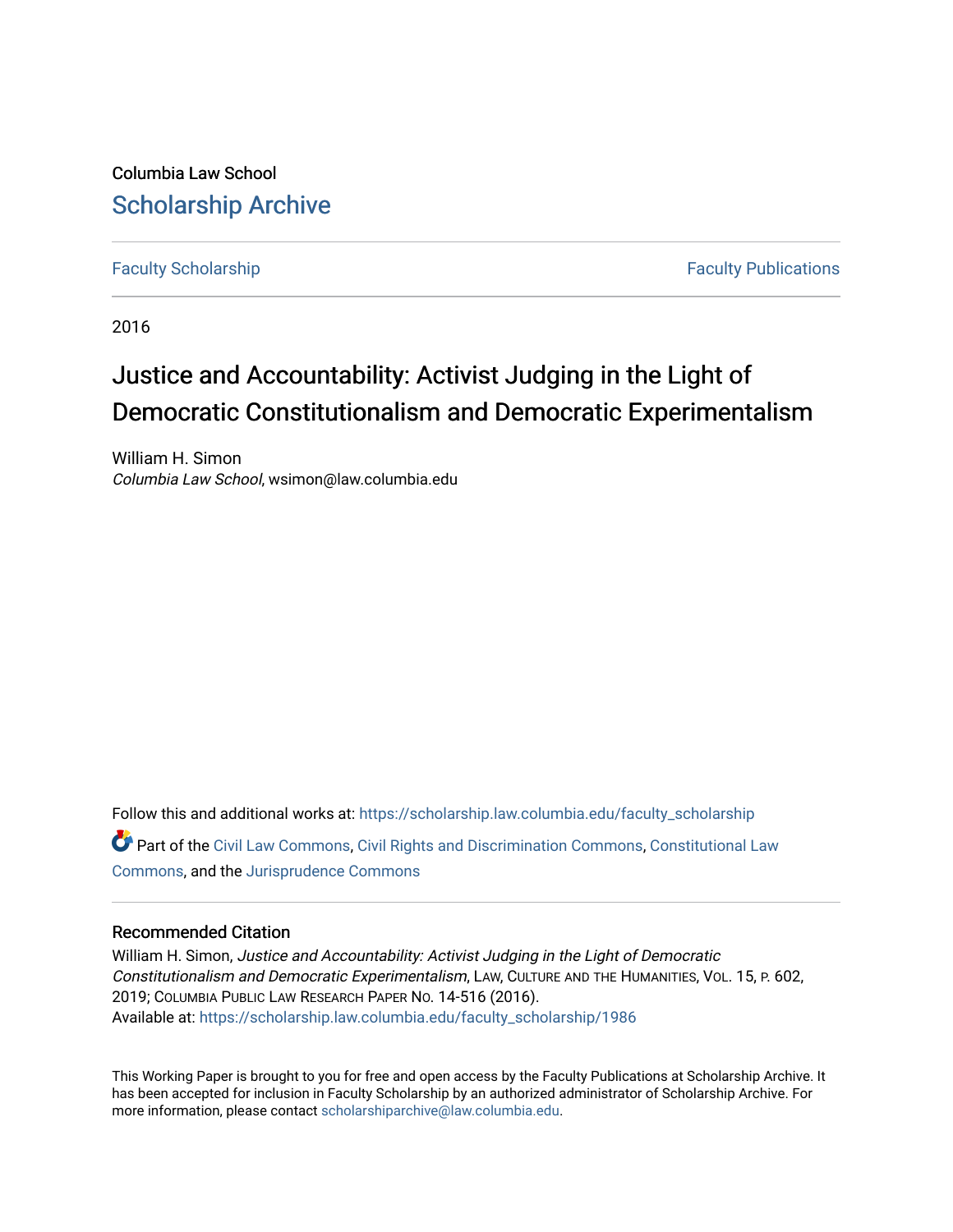*Law, Culture, and the Humanities* (forthcoming 2016)

## JUSTICE AND ACCOUNTABILITY: Activist Judging in the Light of Democratic Constitutionalism and Democratic Experimentalism

### William H. Simon

*This essay examines the charge that activist judging is inconsistent with democracy in the light of two recent perspectives in legal scholarship. The perspectives – Democratic Constitutionalism and Democratic Experimentalism – suggest in convergent and complementary ways that the charge ignores or oversimplifies relevant features of both judging and democracy. In particular, the charge exaggerates the pre-emptive effect of activist judging, and it implausibly conflates democracy with electoral processes. In addition, it understands consensus as a basis for judicial legitimacy solely in terms of preexisting agreement and ignores the contingent legitimacy that can arise from the potential for subsequent agreement.*

#### I. Introduction

 $\overline{a}$ 

A familiar theme in American legal discourse pits judicial judgments about justice against democracy. Judges, some argue, should not rely on their understanding of justice when that understanding is in tension with legislative enactments. A still stronger version challenges the idea that such understanding should even guide or supplement interpretation of legislative enactments or common law authority.

The problem with values of justice according to this critique is that people disagree about them. They agree that certain values, like equality and freedom of speech, are important but only at a high level of abstraction. These general concepts do not generate uncontroversial answers to particular issues. Many powerful theories strive to link the general concepts to resolutions of particular cases. However, people disagree both about which of these theories is better, and they

<sup>\*</sup> Arthur Levitt Professor of Law, Columbia University. I gave a version of this essay as a lecture at the University of Alabama on April 10, 2015. I'm grateful to the law school faculty for stimulating responses.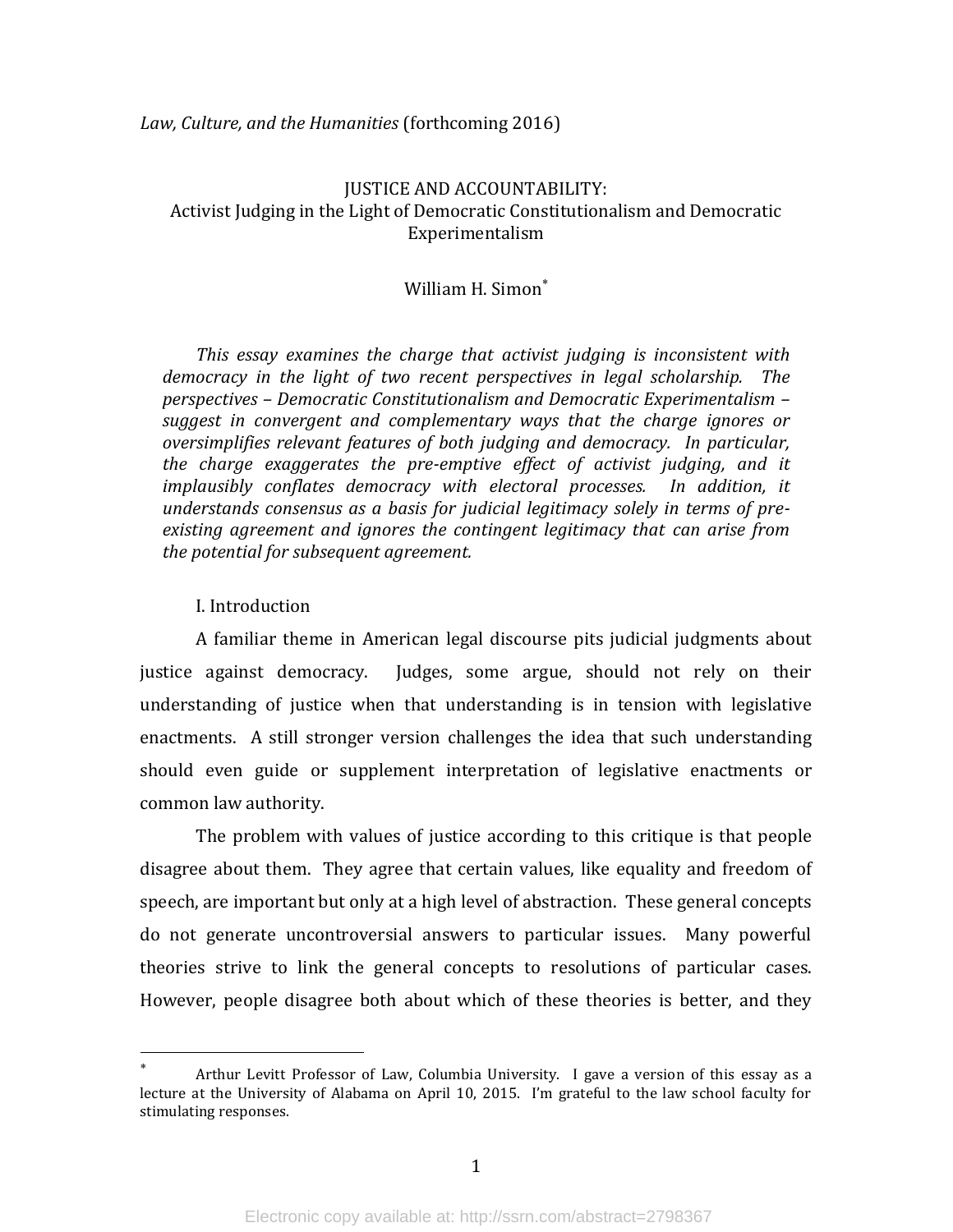often disagree within a given theory about which answer to a concrete dispute the theory supports. For the critics, there is no way to legitimate judicial judgments about justice in the absence of something close to consensus.

According to the critique, it is dogmatism or arrogance for judges or the relatively educated and affluent class from which they emerge to suggest that they have privileged insight into what is good or right. They have no way to validate their premises against the modernist skepticism they themselves deploy against beliefs they do not hold. Imposing such judgments violates the fundamental moral duty of contemporary political thought of respect for people with whom one disagrees. Moreover, it seems incompatible with political accountability. Given judges' relative immunity from political pressure, errors in their decisions cannot be readily exposed and redressed.

Democracy is one fundamental value to which the critique would have judges commit themselves. They view it as procedural rather than substantive. They seem to believe that democratic values are more widely shared than the substantive values they regard as problematical. But they also make arguments of principle that suggest that democracy is one commitment that does not depend on consensus. They value democracy because it treats people respectfully as equals. Oneperson/one-vote democracy with universal suffrage and majority decision respects equality strongly in principle and at least minimally adequately in practice.

We can take Antonin Scalia, John Ely, and Jeremy Waldron as familiar examples of this critique.<sup>1</sup> The reach of their positions varies. Ely and Waldron are largely concerned with judicial review, and Ely concedes a broader role than Waldron for courts in reviewing legislation that impairs the democratic process. Scalia conceives a broader role than Waldron for courts in reviewing legislation that impinges on textually grounded constitutional norms, but unlike Ely's and Waldron's, his critique of judicial resort to informal values of justice extends to

l

<sup>1</sup> *Planned Parenthood v. Casey*, 505 U.S. 833, 999-1000 (1992) (Scalia, J., dissenting); Antonin Scalia, *A Matter of Interpretation: Federal Courts and the Law*, Princeton NJ: Princeton University Press, 1997; John Hart Ely, *Democracy and Distrust: A Theory of Judicial Review,* Cambridge MA: Harvard University Press, 1980; Jeremy Waldron, "The Core of the Case Against Judicial Review"*,* Yale L.aw Journal, 115 (2006); Jeremy Waldron, *Law and Disagreement*, Princeton NJ: Princeton University Press, 2000.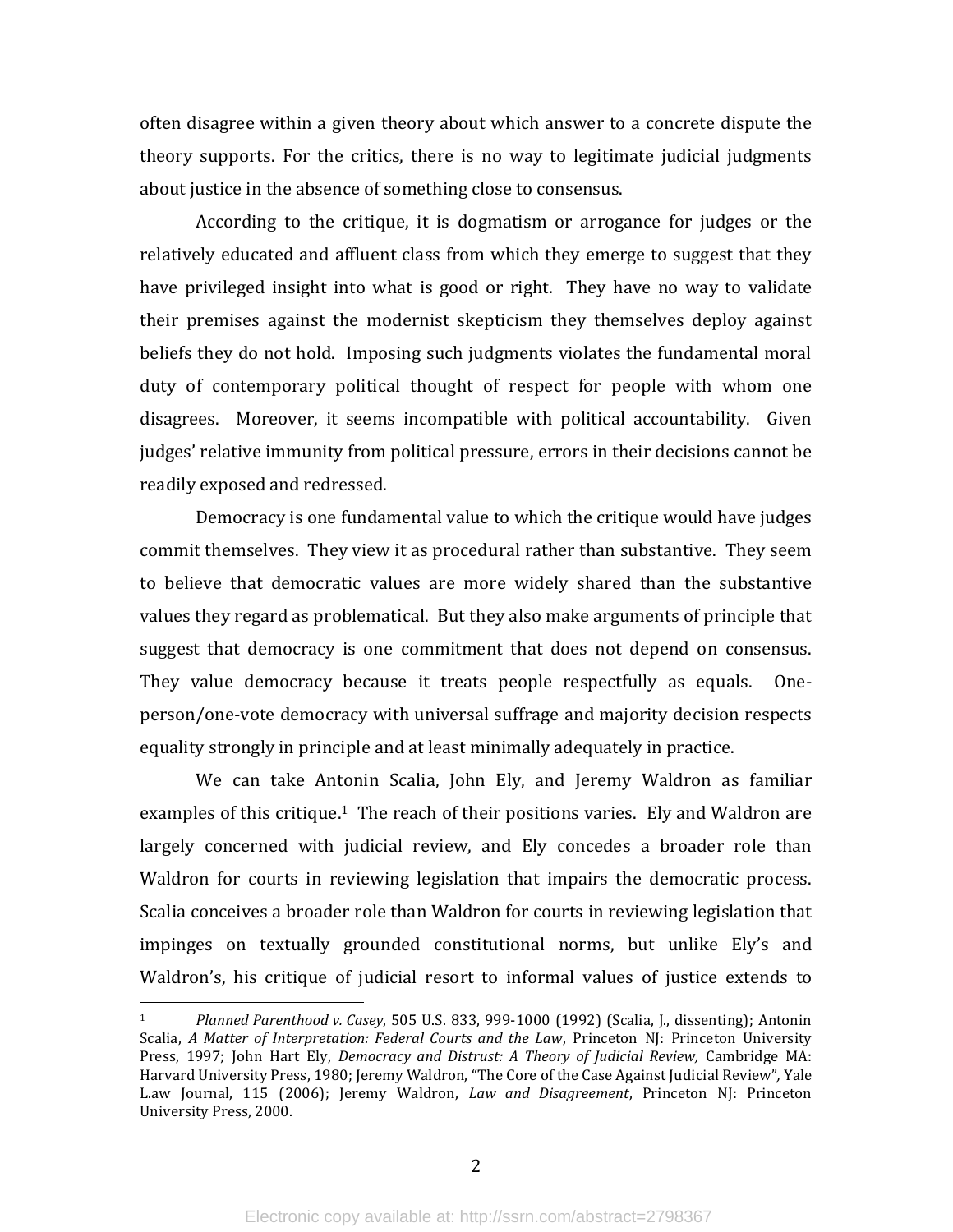ordinary interpretation of legislation as well as judicial review. Nevertheless, there is a basic common ground among the three: the idea that legitimacy must come either from consensus or democracy and the consequent belief that judicial judgments in hard cases grounded in ideals of justice are unlikely to be legitimate. The critique is important because it captures widespread anxieties, first, about the public grounding of moral judgments, and second about the exercise of power by judges. Yet, although people often invoke its arguments against judicial decisions they reject, few embrace them consistently.

We can get insight into the limitations of the critique by contrasting its treatment of judicial activism with two other perspectives in recent legal scholarship -- Democratic Constitutionalism (DC) and Democratic Experimentalism (DE). The former is exemplified by the work of Bruce Ackerman, Reva Siegel, and various collaborators; <sup>2</sup> the latter is exemplified by the work of Charles Sabel and various collaborators.3 These two perspectives share with the critique doubts that judicial authority can be secured by abstract normative theorizing or doctrinal heuristics. They also share a desire to square judicial independence with democracy. But DC and DE, in common or complementary ways, suggest that the critique oversimplifies its account of activist judging and present an argument for it that responds to at least some of the critics' concerns.

In particular, DC and DE challenge the critique along three dimensions.

First, they suggest that the critique exaggerates and mischaracterizes the pre-emptive power of courts. Judges do exercise power in important ways, but the

<sup>2</sup> *E.g*., Bruce Ackerman, *The Civil Rights Revolution,* Cambridge MA: Harvard University Press, 2014; Reva Siegel, "Constitutional Culture, Social Movement Conflict and Constitutional Change: The Case of the De Facto ERA", *California Law Review*, 94 (2006). The term "popular constitutionalism" might also be applied to this perspective, but that term is often associated with a different view that contemplates a much more limited role for courts than DC. See Robert Post and Reva Siegel, "Roe Rage: Democratic Constitutionalism and Backlash," *Harvard Civil Rights-Civil Liberties Law Review*, 42 (2007), p. 373 (distinguishing the "popular constitutionalism" of Larry Kramer and others from DC).

<sup>3</sup> *E.g*., Michael C. Dorf and Charles F. Sabel, "A Constitution of Democratic Experimentalism"*, Columbia Law Review*, 98 (1998); Joshua Cohen and Charles F. Sabel, Directly-Deliberative Polyarchy, *European Law Journal*, 3 (1997); Charles F. Sabel and William H. Simon, Contextualizing Regimes: Institutionalization as a Response to the Limits of Interpretation and Policy Engineering, 110 *Michigan Law Review*, 110 (2012).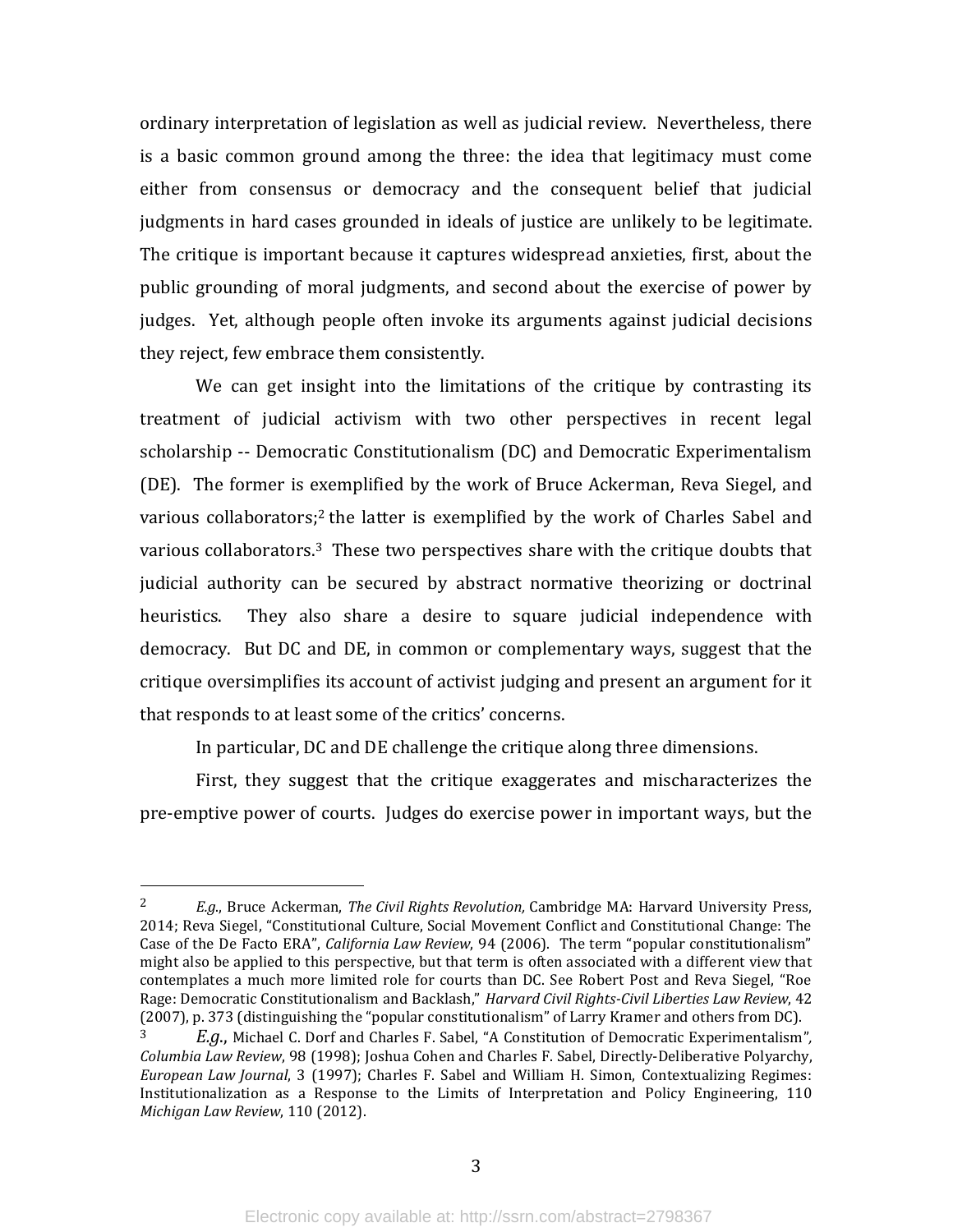exercise is more provisional and contingent and more subject to accountability mechanisms than the critics allow.

Second, the conception of democracy that the critics oppose to activist judging is too narrow. It focuses exclusively on electoral and legislative processes and ignores civil society, in particular, social movement and stakeholder engagement. These latter processes respond to a somewhat different, but nevertheless compelling, conception of democratic equality from the one invoked by the critics. Activist judging can potentially both induce and be disciplined by such processes.

Third, the critics' idea of consensus is too limited. They assume that legitimation requires a *pre-existing* consensus. Yet, judicial intervention can induce debate and deliberation that leads to consensus. Such induced consensus can legitimate retrospectively, and the prospect of it can provide a kind of provisional legitimacy.

#### II. Democratic Constitutionalism

 $\overline{a}$ 

*Brown v. Board of Education* is a problem for the critics. The correctness of *Brown* is the bedrock of American rights discourse. There is disagreement about its implications in many situations, but no one can expect to be taken seriously in rejecting the case's holding that racially segregated public facilities violate constitutional equal protection. If there is anything about public law that Americans agree on, it includes this. Justice Rehnquist and other conservatives of his generation had to distance themselves strenuously from their early criticism of the ruling.<sup>4</sup> Herbert Wechsler's negative assessment, which was once considered the height of sophistication, is virtually unintelligible today.<sup>5</sup>

Moreover, the antidiscrimination understanding that has been accepted as foundational in American public law extends beyond the *Brown* holding. It condemns racially-based exclusion from, in addition to education, other public

<sup>4</sup> Adam Liptak, *New Look at an Old Memo Casts More Doubt on Rehnquist*, New York Times (March 19, 2012).

<sup>5</sup> Herbert Wechsler, *Toward Neutral Principles of Constitutional Law*, 73 Harvard L. Rev. 1, (1959).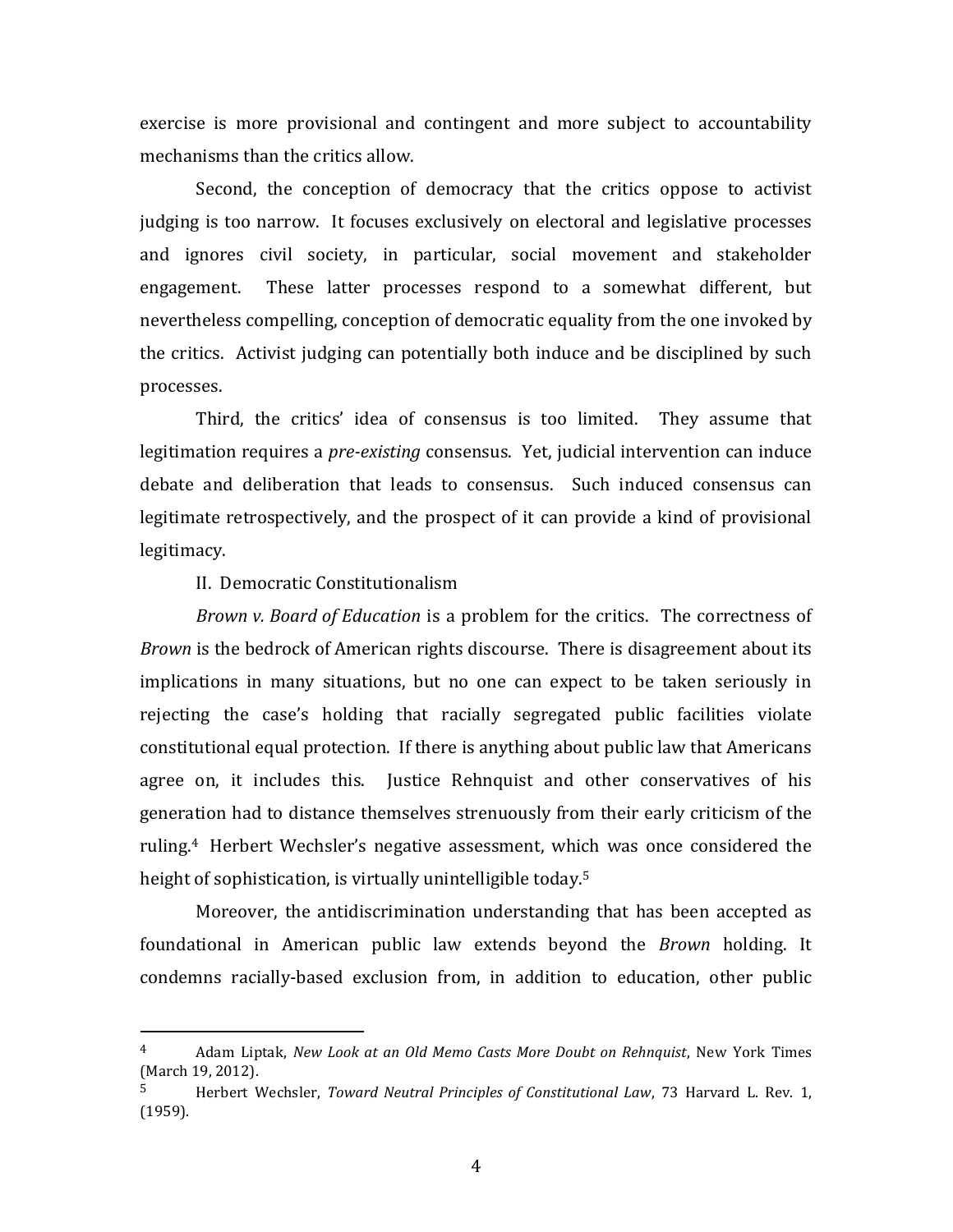services, the electoral process, public and private employment, "public" accommodations even when privately owned, and state-sanctioned marriage and family relations. This non-discrimination principle extends to disadvantages based on ethnicity and religion as well. To be sure, controversy remains about some applications. There is intense debate about the legality of affirmative action and of activity with "disparate impact" (decisions based on neutral criteria that have foreseeably disproportionate effects on protected groups.) But there is a large core that rests on consensus.

The *Brown* core is the most important, but it is not the only example of judicially-declared doctrine of substantive justice that has gained virtual consensus status. Consider, for example, the "de facto Equal Rights Amendment". The Equal Rights Amendment was never enacted as an Article V amendment, but something very close to the norms its proponents thought the amendment would mandate have become law through other means, including judicial decision. There has been little public dissent from a core set of gender-equity norms since Robert Bork was denied confirmation of his Supreme Court nomination after criticizing the Supreme Court cases interpreting the 14th amendment equal protection guarantees to apply to gender discrimination. The core of the de facto ERA is presumptively equal access for women to education and employment, as expressed in strict scrutiny of gender classifications. Not included in the core are claims to supportive services such as childcare or abortion rights.

It is possible that we are witnessing the formation of another consensus of principle around state neutrality toward sexual identity. Fighting continues around gay marriage, but the age break-down in reported views suggests that it will not be long before consensus arrives.

The troubling feature of these examples, and especially the *Brown* core, for the critique is that they are matters of substantive justice. If the most agreed-upon principle in American public law – the *Brown* core -- is substantive, that presents at the very least a big counter-example to the critics' picture of disagreement about justice as a starting point for constitutional theory.

5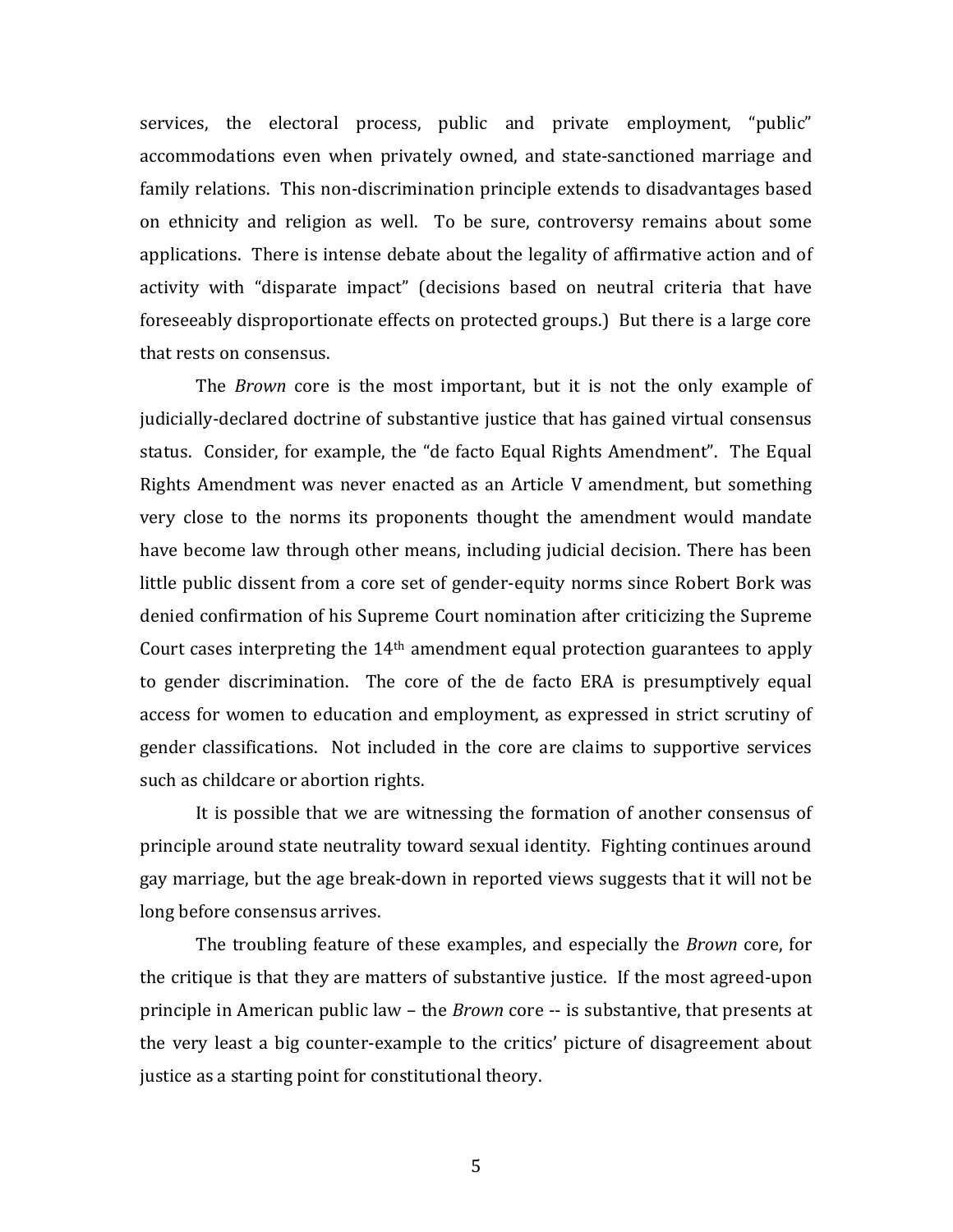The critics have recognized this problem and responded by trying to characterize *Brown* in other ways. Most notably, Ely sought to explain *Brown* as a response to a procedural defect in majoritarian democracy – the role of prejudice in subverting legislators from fair consideration of the interests of minorities. But the argument was widely considered unsuccessful, and few advance it today. The basic problem is that it is hard to distinguish in procedural terms the kind prejudice to which *Brown* responded from myriad other kinds that do not raise constitutional problems (for example, prejudice against burglars) without resort to substantive values.6 In another effort to ground *Brown* without resort to substantive values, Michael McConnell tried to show that *Brown* could be understood in originalist terms of the sort defended by Justice Scalia, but again, the effort has not proved broadly persuasive.7 Of course, Ely and McConnell were not doing this work to support *Brown*. *Brown* needed no support. They were working to shore up their non-substantive approaches by showing that they were compatible with *Brown*.

*Brown*, as well as the gender-equity core, are best understood as substantive, and they rest on a powerful base of social agreement. But of course, this agreement did not legitimate judicial action in the manner contemplated by the critics. It did not pre-exist the judicial decisions. Indeed, there was massive and sometimes violent contestation around them. The consensus emerged from this conflict. Consensus did not produce the judicial decisions; it was in substantial part produced by them.

Democratic Constitutionalism has analyzed the process by which constitutional principle becomes entrenched in this manner. The key processes are different from those portrayed by the critics. The critics contrast a pre-emptive mandate imposed by a court with one enacted by a democratically constituted

l

<sup>6</sup> "Processual prejudice is a pervasive problem in the American political system…. C*arolene* cannot justify its concern with discrete and insular minorities without calling on judges to engage in a very different kind of judgment, one dealing with the substance of racial and religious prejudice. " Bruce Ackerman, *Beyond Carolene Products*, 98 Harv. L. Rev. 713, 939-40 (1985); see also Paul Brest, *The Substance of Process*, 42 Ohio St. L. J. 131 (1981).

<sup>7</sup> Michael W. McConnell, *Originalism and the Desegregation Decisions*, 81 Virginia L. Rev. 947 (1995): Michael J. Klarman, *Originalism and Constitutional Theory: A Response to Professor McConnell*, 81 Virginia L. Rev. 1937 (1995).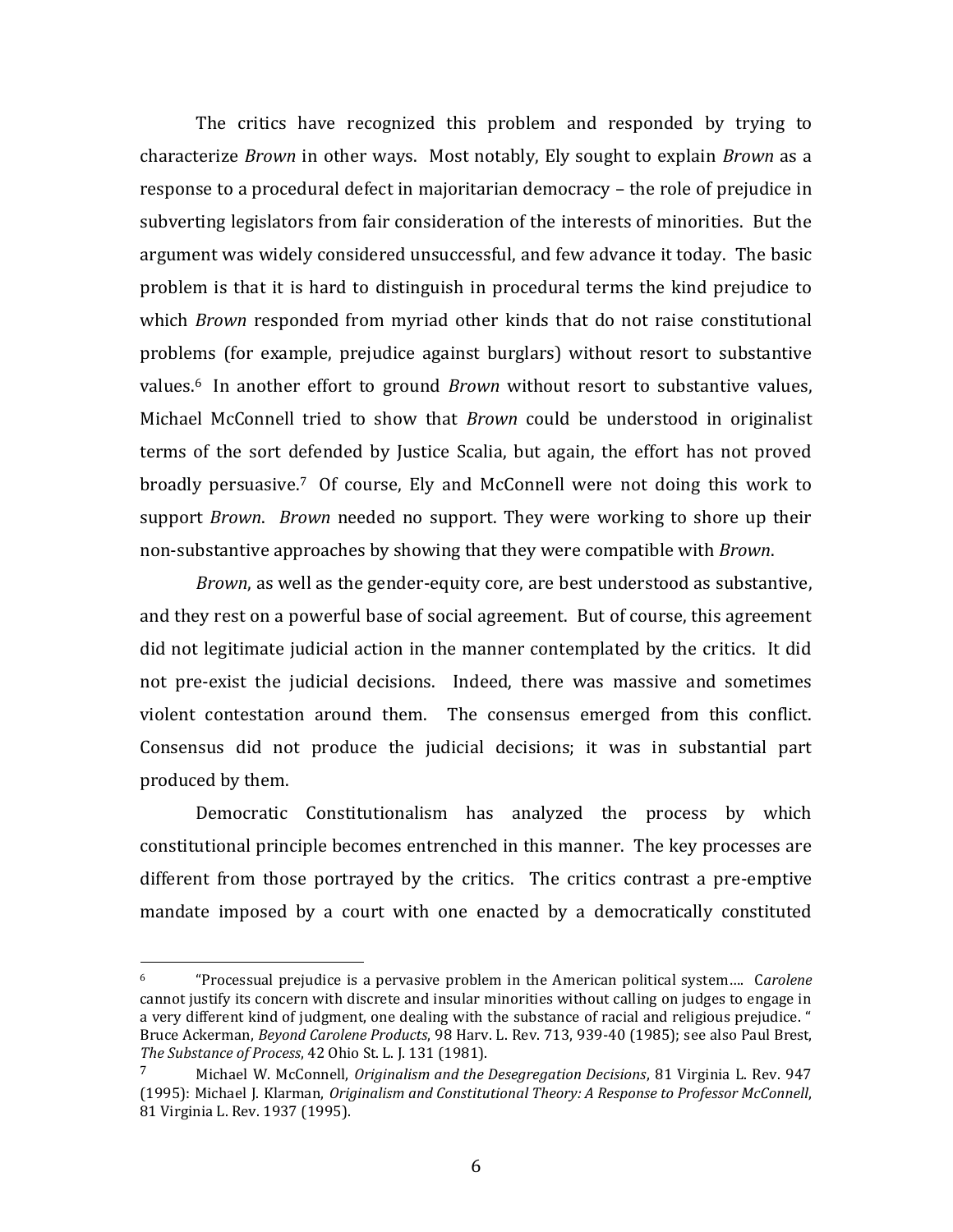legislature. In the DC account, basic constitutional norms emerge from interaction among all three branches and between government and the People, acting both as electorate and civil society.

Judicial decisions state the law in a partial fashion. They typically permit or require substantive elaboration and enforcement processes that the executive and legislative branches are best equipped to provide. These other branches have ample opportunity to advance or resist the courts' projects. If the process is salient and sufficiently prolonged, it will become a subject of electoral debate and contention. Legislative and executive activity will feed back on the agenda of the courts. All three branches will respond to experiences of enforcement. Election returns will influence legislatures directly and courts indirectly. At the same time, social movement activism will influence the electoral process and informal public deliberative processes.

The court's role in this picture is not as strongly pre-emptive as the critics tend to portray it. In the long run, a court cannot prevail over persistent widespread opposition. The court will be compelled to back up, even to reverse itself, or its pronouncements will become dead letter. Conversely, entrenchment requires support from all three branches and validation in elections.

Southern racists talked as if the Supreme Court had dictated abandonment of apartheid. But properly understood, at most, it merely shifted the burden of democratic contestation. They could have prevailed by capturing the three branches of government in a series of elections, as the New Dealers had done to reverse the laissez-faire Constitution of the late  $19<sup>th</sup>$  and early  $20<sup>th</sup>$  centuries. In order to do that, they would have to engage their fellow citizens over the issues. Moreover, the range of issues as to which the burden was shifted was ambiguous. What *Brown* meant beyond condemnation of *de jure* segregation and even the scope of the idea of *de jure* segregation was left open. Supporters who wanted to establish an expansive understanding of constitutional equality had ample reason to mobilize on their own initiative.

Bruce Ackerman's account emphasizes inter-branch engagement and the role of the electorate. The *Brown* core developed in judicial decisions over two decades.

7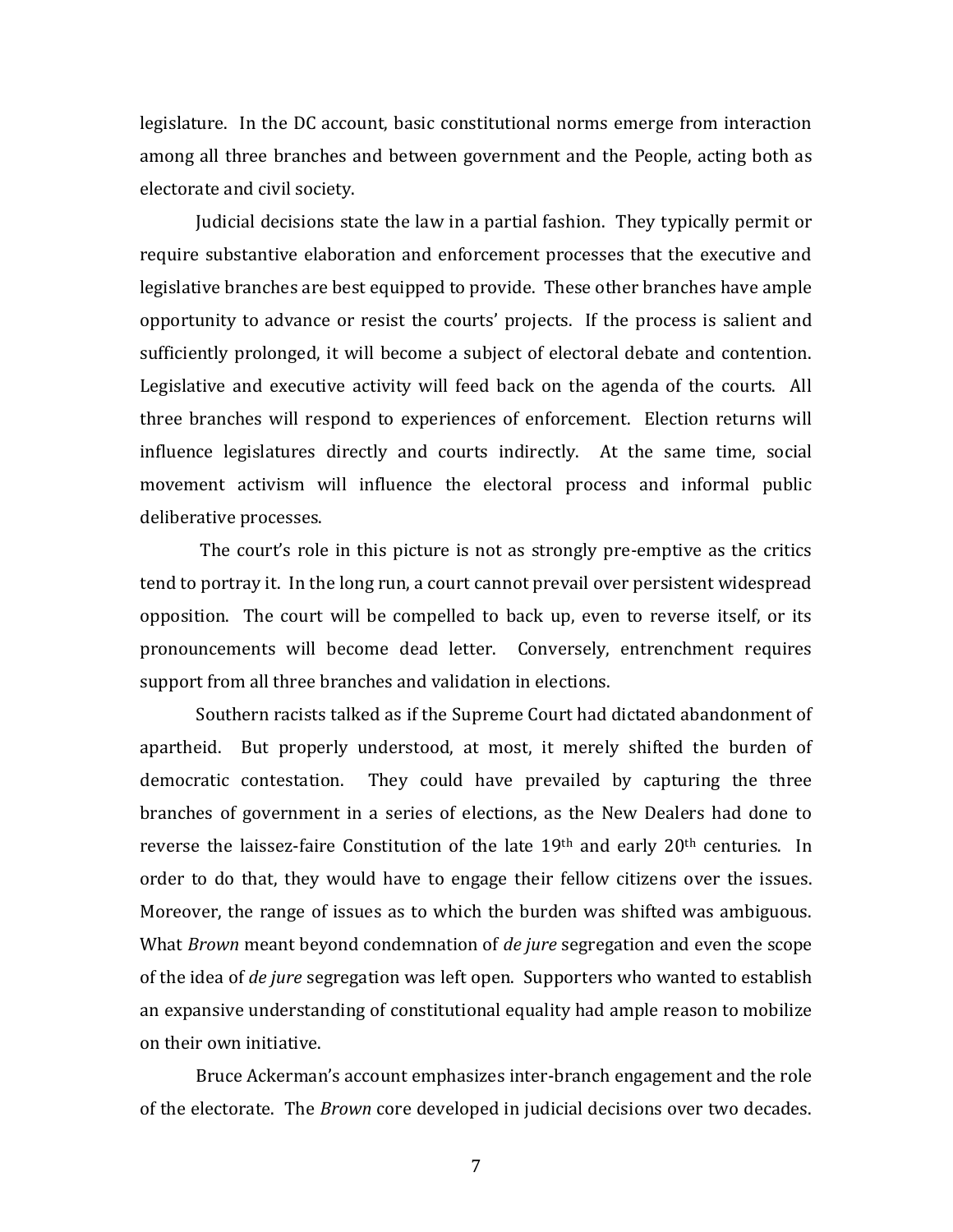They were complemented by high-profile executive initiatives, including executive orders and agency rule-making, as well as threats and sanctions against recalcitrant state officials and physical protection of demonstrators against lawless violence. Congress intervened with a series of statutes, including two "super statutes": the Civil Rights Act of 1964 and the Voting Rights Act of 1965. The statutes created new opportunities for private enforcement and empowered the executive branch to enforce them in new ways. The core was a focus of debate in the Presidential election of 1964, and Johnson's landslide victory was a major step in the entrenchment of the core. Consolidation was advanced following the election of 1968, when Nixon made clear that, notwithstanding his hostility to much of the liberal agenda of his predecessor, he accepted the *Brown* core. The two superstatutes were revised in the 1970s in ways designed, for the most part, to strengthen them.

As Ackerman's account emphasizes the interaction of official initiative and the electoral process, Reva Siegel's account of the de facto ERA emphasizes the role of engagement in civil society. The ERA inspired a movement for gender-equity and a counter-movement that sought to limit its ambitions. The amendment failed, in part because of its ambiguity about key issues on which there was strong division, such as childcare entitlement and abortion rights. But a core of norms prescribing equal access to employment and education took root. The Supreme Court played a role by developing a jurisprudence that treated gender as a suspect classification (a holding unwarranted by either originalist or proceduralist premises). Again, there were complementary statutes and executive initiatives. Siegel shows the contours of the core emerging in the discourse of social movement and counter-movement. ERA proponents moderated their positions when confronted by protests that their views devalued traditional family norms and implied a cumbersome expansion of the welfare state. Their concessions facilitated the emergence of the core.

The disciplinary pressures of social movements reach the courts. Some of this pressure is communicated through legislatures. When courts act pre-emptively to hold statutes invalid, they are frequently acting against outlier jurisdictions and can appeal to strong state legislative trends. Social movement pressure can also act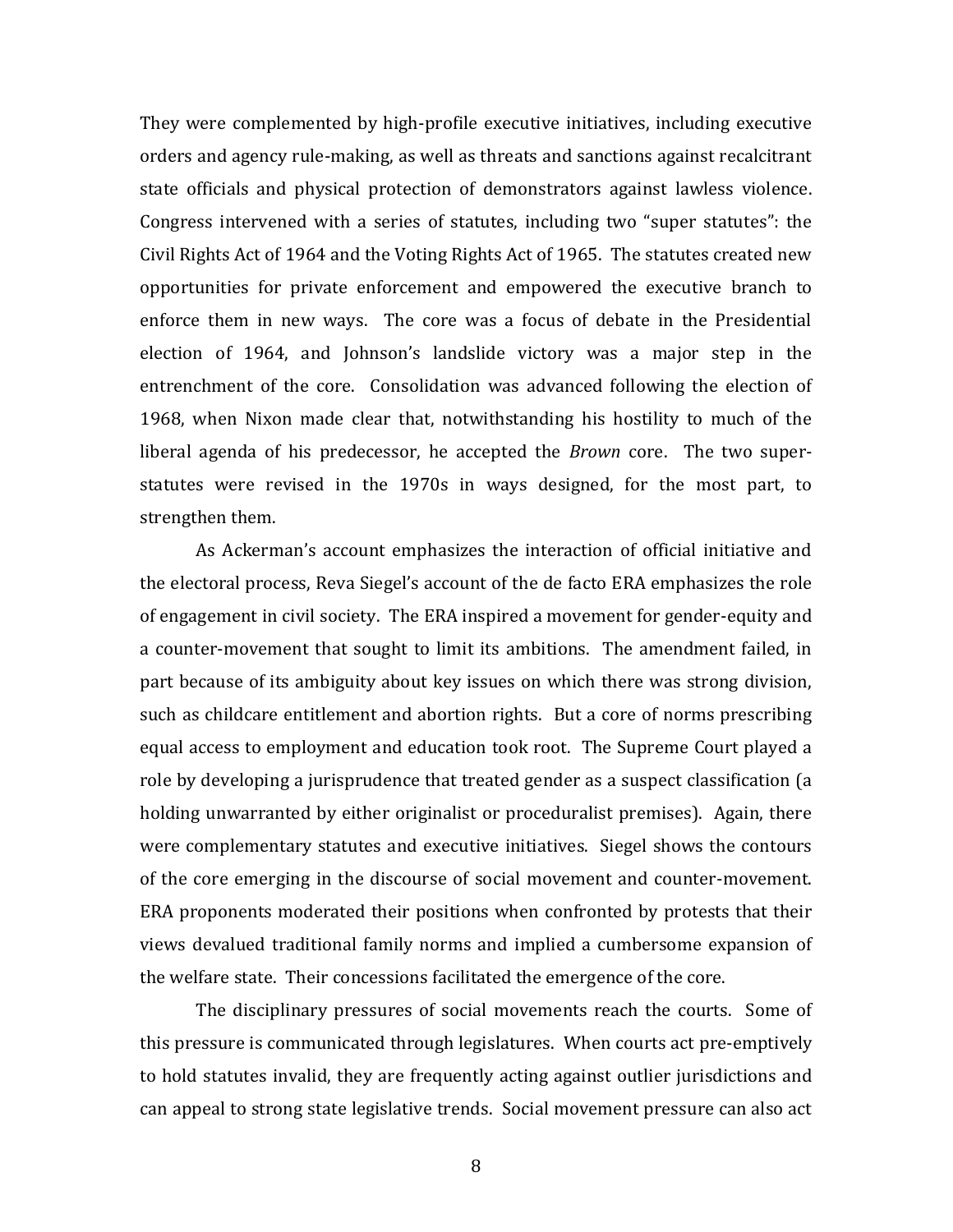more directly. Siegel has shown that the shape of the courts doctrine on both the de facto ERA and the still controversial Second Amendment owe much more to social movement discourse than to formal legal authority.<sup>8</sup>

Siegel sees deliberation as an imporant mechanism of consensus formation. In her account the key feature of deliberation is the pressure to understand and respond to views opposed to one's own. "The quest to win public confidence and to capture sites of norm articulation disciplines change agents, leading them to internalize elements of counterarguments and to other implicit forms of convergence and compromise."<sup>9</sup>

Thus, DC suggests that courts often do well to configure doctrine over hotly contested issues in ways that promote deliberative engagement. While Siegel is ambivalent about recent authority on abortion and affirmative action, she argues that the use of conditional standards in cases like *Planned Parenthood v. Casey*, <sup>10</sup> and *Ricci v. DeStefano<sup>11</sup>* has desirable effects in inducing continuing discussion of the issues. <sup>12</sup> In *Casey*, the Court backed off of some of the categorical strictures of *Roe v. Wade* in favor a general standard: the prohibition of "undue burden" on the choice to have an abortion. In its affirmative action cases, the court has refused to either categorically permit or categorically prohibit racially conscious decision-making designed to promote inclusion. Rather than condemning abortion regulation and affirmative action outright, they specify the legitimate purposes of such measures and then require that the measures be narrowly tailored to such purposes. The effect is to encourage both debate and experiment over the elaboration of the standards. Such contestation seems desirable in two ways. First, it holds out the possible that some form of consensus may emerge. Second, even where they do not prevail, it gives participants a sense of connection to the processes of decision.

 $8$  Siegel, "De Facto ERA"; Reva Siegel, "Dead or Alive: Originalism as Popular Constitutionalism in *Heller*," *Harvard Law Review*, 122 (2009).

<sup>9</sup> Siegel, "De Facto ERA", p, 1406.

 $10$  505 U.S. 833 (1992).<br>11 129 S Ct 2658 (2009)

<sup>11</sup> 129 S.Ct. 2658 (2009).

<sup>12</sup> Post and Siegel, "Roe Rage"; Reva Siegel, "From Colorblindness to Antibalkanization: An Emerging Ground of Decision in Race Equality Cases", *Yale Law Journal*, 120 (2011).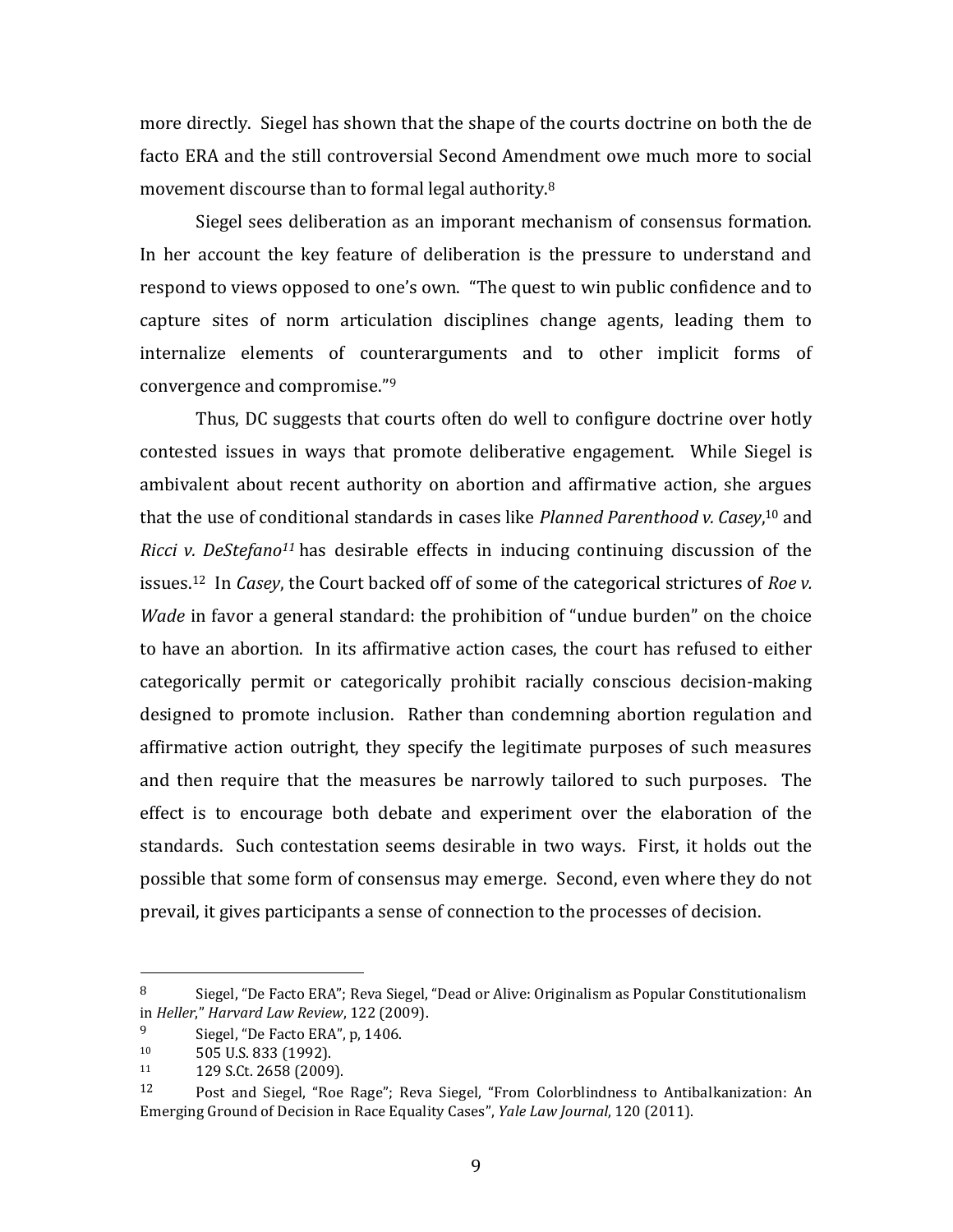The Democratic Constitutionalist picture blurs the distinction between strong and "weak form" judicial review that has become salient recently. In weak form review, as exemplified in Canada or the United Kingdom, the Court can declare a statute unconstitutional, but the legislature can nullify the holding by enacting a new statute explicitly overriding it. In practice, however, legislatures in these systems seem reluctant to do this.<sup>13</sup> In the nominally pre-emptive American system, a judicial decision can have some effect over persistent, widespread popular opposition for some period of time. *Roe* is the prominent modern example. But this effect is limited in scope and (most likely) in time.

From the point of view of democratic legitimacy, activist judging can be considered in three categories.

First, some of the courts' decisions purport to reinforce the democratic character of the political process. Ely's proceduralist theory allowed for "representation-reinforcing" review. His vision of democracy was focused on elections. So the interventions he defended most vigorously were First Amendment protections of political speech and application of equal protection norms to the voting process.

Democratic Constitutionalism has a broader vision of the political process that implies a broader conception of procedural preconditions. It values free speech, not just as essential to electoral accountability, but also as safeguarding the process of popular consensus formation. Consensus formation requires opportunities for organized deliberative engagement outside as well as inside government. It also requires opportunity to protest against prevailing views. Consensus is a basis for legitimacy only when it is voluntary and reflective. Legitimacy is enhanced when positions are subjected to the "full blast" of competing views.

At the same time, DC values organizational efforts that induce and facilitate extra-electoral deliberative engagement. Thus, it should accord prominent place in the canon to the decisions that protected social movement initiative. The Supreme

<sup>13</sup> Mark Tushnet, *Weak Courts, Strong Rights: Judicial Review and Social Welfare Rights in Comparative Perspective*, Princeton NJ: Princeton University Press, 2008.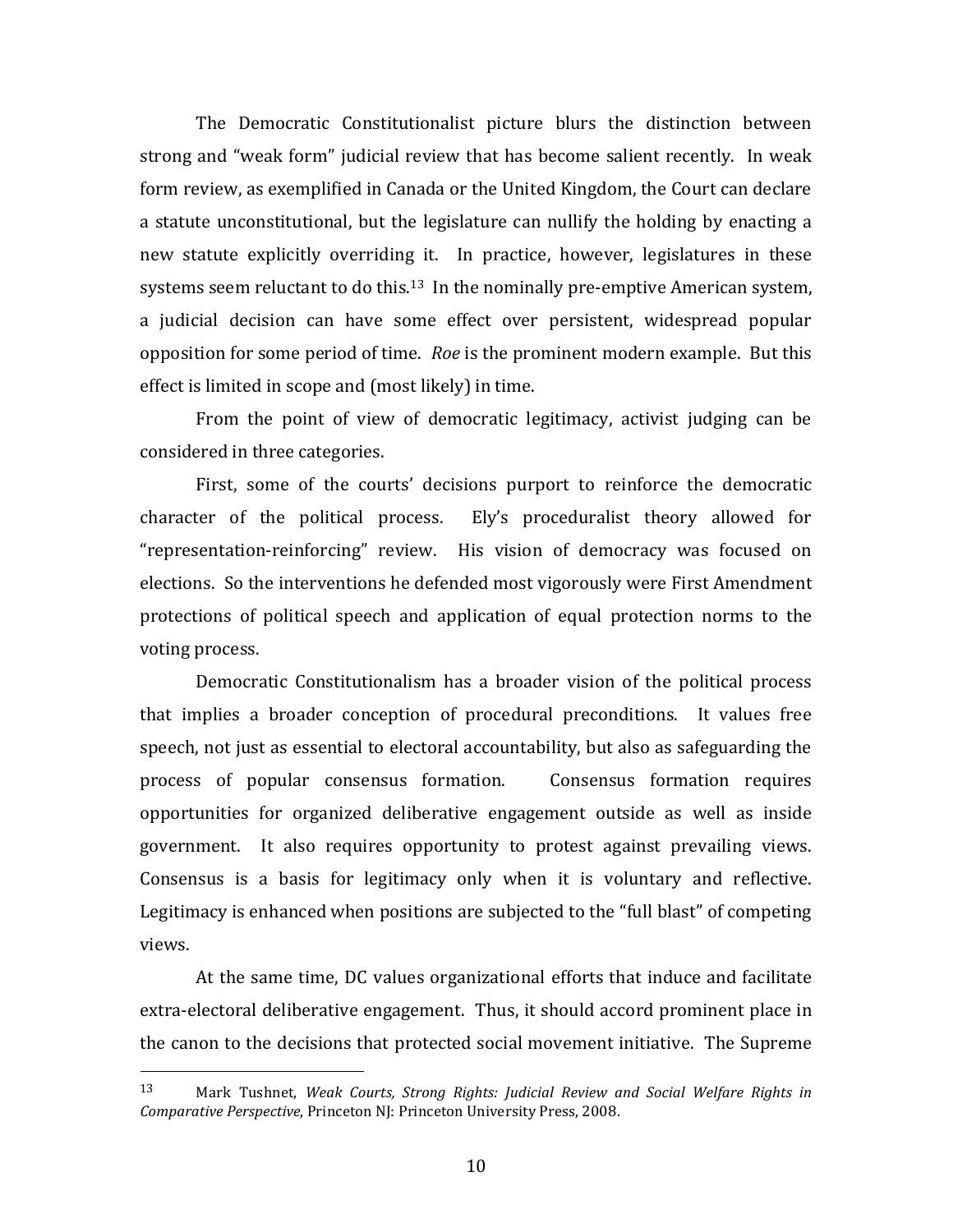Court struck down bar regulations that prevented movement organizations from supporting or coordinating lawsuits brought by individuals, invalidated maintenance and champerty rules that banned solicitation of potential litigants; protected the privacy of organizational member and contributor lists; and carved out a space for public demonstrations and concerted economic pressure against trespass, disorderly conduct, and economic conspiracy rules. <sup>14</sup>

Ely's argument was that the critique of judicial activism should not apply to "representation-reinforcing" decisions because the critique presupposes a democratic legislature. A judicial decision that imposes a condition of democracy on the political process cannot be criticized as undemocratic. Or at least, such a decision is democratic in effect if not in origin. The argument is appealing, but one can see why critics like Scalia and Waldron are wary of it. Most claims about substantive justice could be packed into conceptions of democracy, and the concession could thus end up swallowing the critique. This is not a problem for DC, however, because it defends activist judging inspired by substantive values.

 The second of the DC categories of activist intervention involves the enforcement of a dominant trend against outliers. Cases like *Gideon v. Wainwright15,*  requiring appointed counsel for criminal defendants, and *Griswold v. Connecticut16,* striking down contraceptive prohibition, followed growing and widespread support for their principles in federal and state statutes and judicial decisions. The Court's constitutional holdings thus rested on incomplete but emerging consensuses. Such decisions follow broad national deliberation in circumstances where there is ample evidence of broad national support for them.

The third and most challenging category of activism involves cases like *Brown* where the court takes an initiative on the basis of a substantive value without the support of a dominant trend or emerging consensus. DC defends such cases in part as deliberation-inducing. These cases do not categorically preempt democracy

<sup>14</sup> E.g., *NAACP v. Button*, 371 U.S. 415 (1963): *NAACP v. Alabama ex rel. Patterson*, 357 U.S. 449 (1958); *In re Primus*, 436 US. 412 (1978); *NAACP v. Claiborne Hardware*, 458 US. 886 (1982).

<sup>15</sup> 372 U.S. 335 (1963).

<sup>16</sup> 381 U.S. 479 (1965).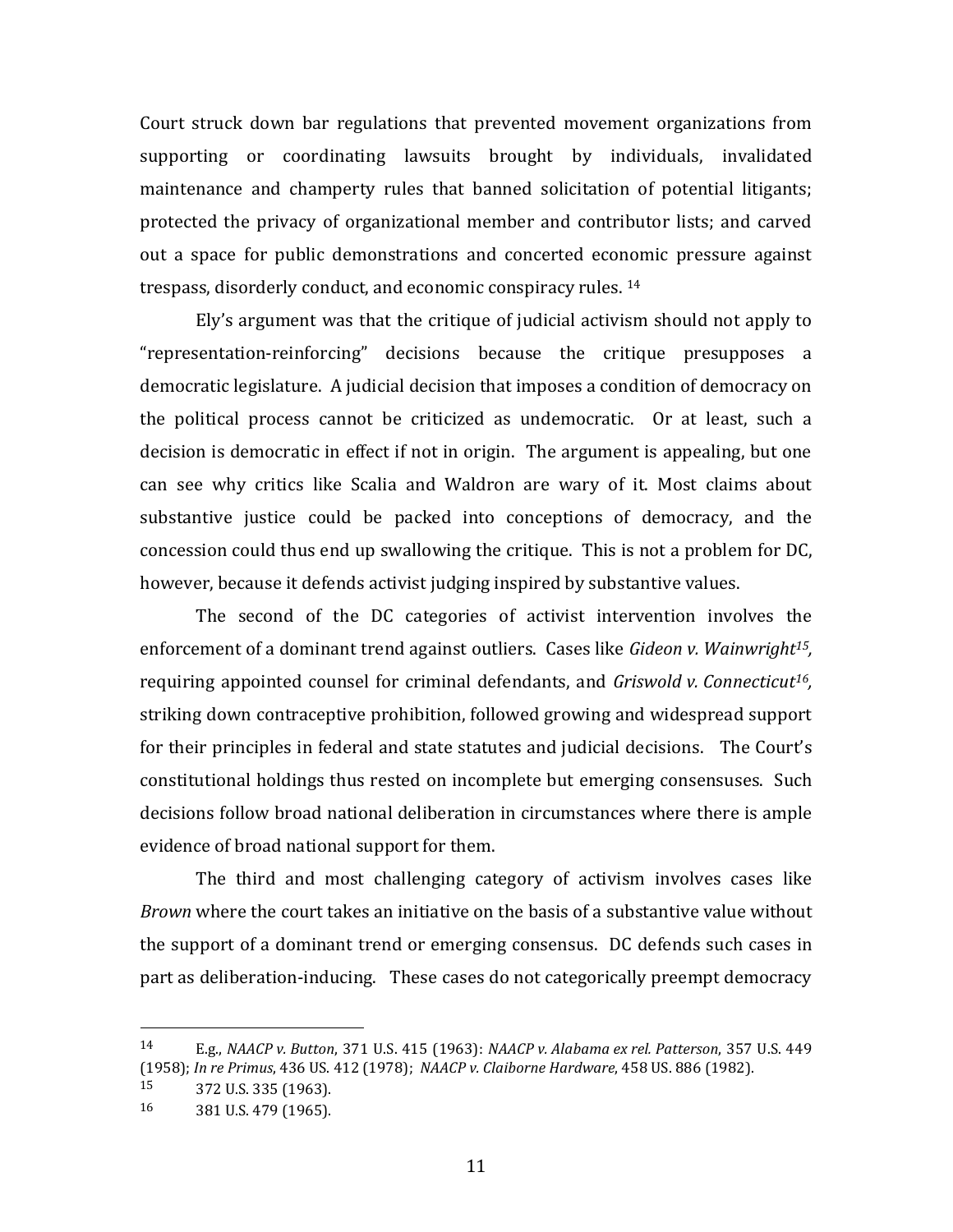in the manner the critique implies. They do involve the exercise of power, but this power takes the form of three kinds of more modest and contingent effects. First, the court may have prestige due to features of the judicial role – political independence, disinterestedness, reason-giving – and this prestige may give persuasive force to its views. Second, the court exercises agenda control. It creates a focus of public deliberation and forces officials to address issues they would have preferred to ignore or defer. *Brown* forced political leaders like Presidents Eisenhower and Kennedy, who were sympathetic to racial equality but who might otherwise have been inclined to ignore or downplay the issue, to address it saliently and concretely. Third, the court can shift the burden of initiative. Opponents can no longer remain passive and enjoy the status quo; they must affirmatively mobilize to secure what they want. It is generally harder to enact a new rule than to block change of an old one in any system, and more than usually so in the American. Thus, the shifting of the burden can be highly significant.

It is not clear how much this revised picture of judicial activism would placate the critics even if they accepted its descriptive accuracy. The critique objects most strongly to categorically pre-emptive judicial decisions. It sometimes suggests that, as long as judicial decisions can be reversed by new legislation, the value of democracy is satisfied. On this view, there is room for quite a bit of activism. But the critics would be right to point out that the powers that the court exercises in even "weak form" review are substantial, and they are not democratic in the distinctive sense emphasized by the critics of affording equal opportunities for participation for all citizens. On the other hand, it would be difficult to deprive the judiciary of some measure of these powers, and doing so would not necessarily contribute to a more democratic system. Public officials have the potential to acquire influence through prestige of office in any system. It is doubtful whether there is any viable system of agenda-setting that respects the critics' equality principle. And the power to shift the status quo is in tension with democracy only if the status quo has some democratic warrant. Often it will not. The status quo may be the product of some long-ago legislation that persists more through inertia than popular support. Or it may simply be a matter of informal social custom and power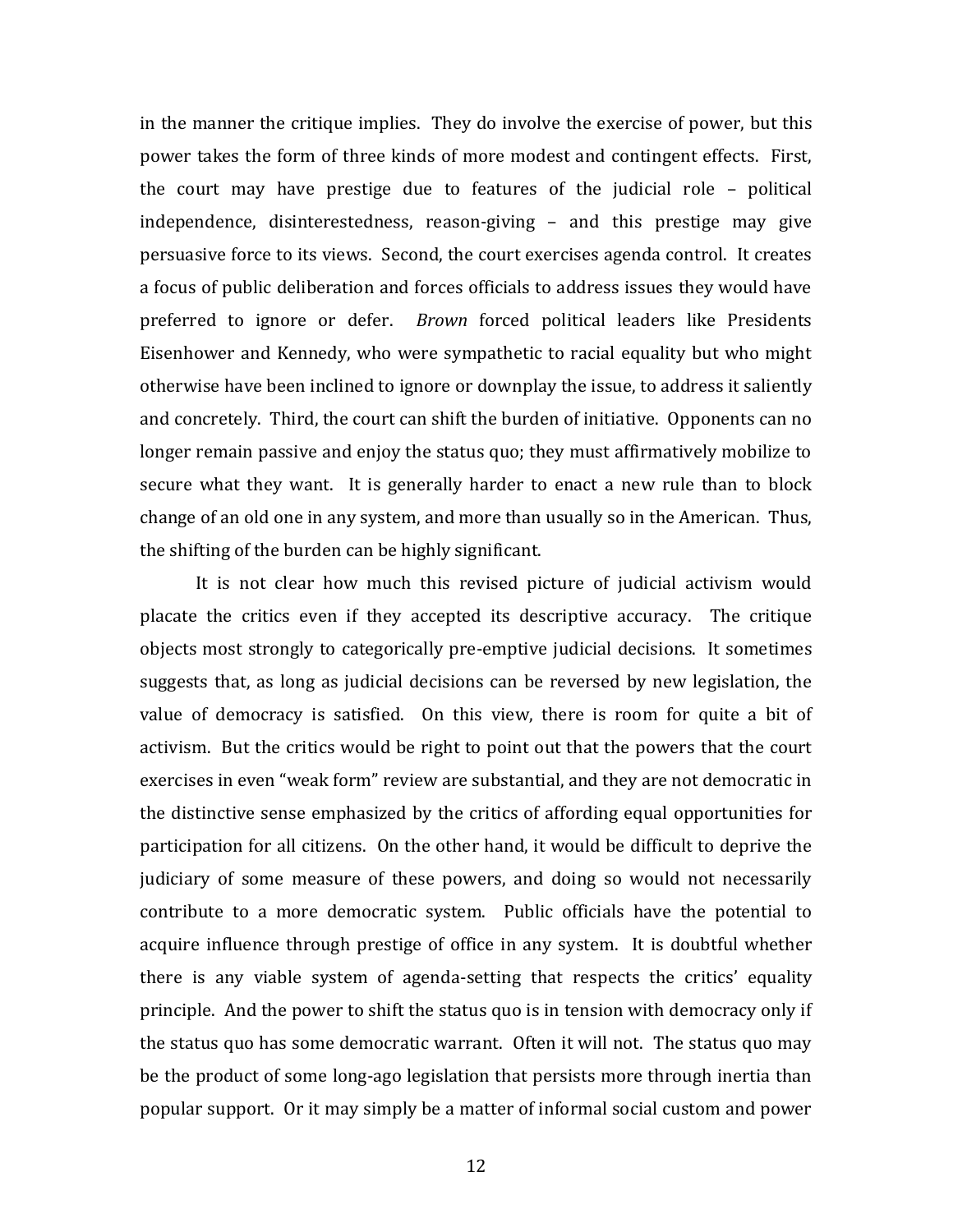relations reinforced by background laws that regulate property and general social action.

III. Democratic Experimentalism

Constitutional theory tends to pause when key principles and paradigm cases have been accepted and political mobilization has waned. But much work remains to be done. At this point, both the nature of the task and the processes of addressing it have changed. We are no longer concerned with entrenchment so much as elaboration. Disputes are less likely to involve general principles than their application to varied and incompletely understood circumstances. The institutional configuration of citizen engagement may also have changed. As the intensity of informal social movement recedes, it leaves behind newly strengthened organizations that can continue to engage in a more focused and structured manner.

Democratic Experimentalism has been especially interested in activities at this stage. Like DC, DE appeals to deliberative engagement and potential consensus as a path to legitimation. But it focuses on institutional processes that are more formal than social movement activism and less comprehensive than general elections and legislation. The key institutions might be called contextualizing regimes.

Consider what some call "second generation" race discrimination, or more generally, civil rights problems. First generation law focused on consciously and explicitly invidious discrimination or, in related areas such as the Fourth Amendment, egregiously reckless conduct. By contrast, second generation issues arise from conduct that is not invidiously motivated or egregiously reckless but is foreseeably disproportionately harmful to groups or values protected by civil rights law. Disparate impact discrimination claims are a key example.

A disparate impact claimant challenges a practice, such as a college-degree requirement for a job, that foreseeably disadvantages a protected group. The plaintiff may assert that the requirement was motivated by a desire to achieve this effect and is thus merely a disguised form of invidious discrimination. The defendant responds by adducing non-discriminatory grounds that might justify the practice. In the employment context, she might say that the requirement correlates

13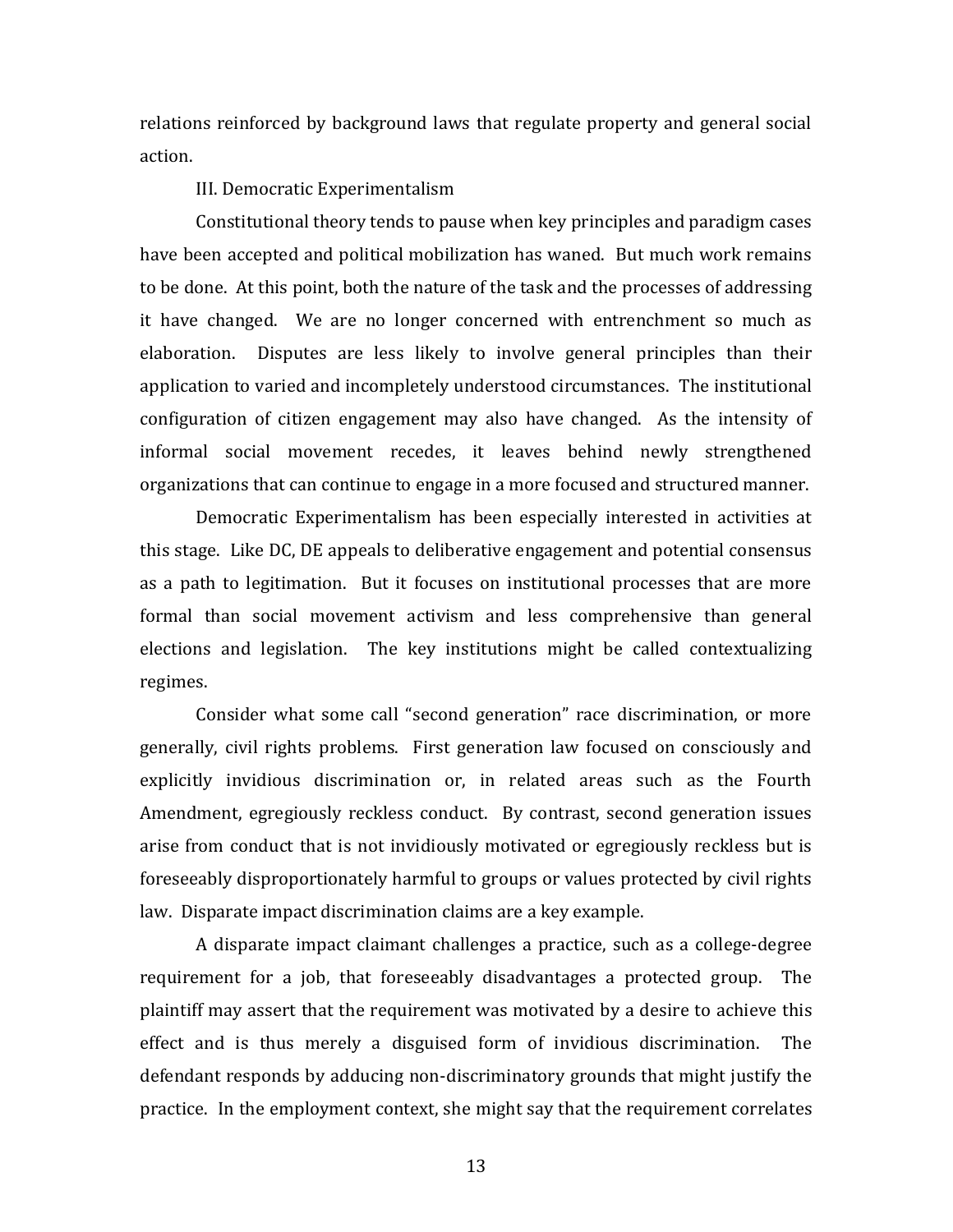with higher productivity. From the plaintiff's point of view, traditional doctrine is unsatisfactory because the existence of a possible legitimate ground does not mean that the decision was not influenced by discriminatory sentiment. Experimental psychology has taught that racial preconceptions are pervasive but, in the post-*Brown* era, often unconscious and nearly always unacknowledged. However, if doctrine permits an inference of discrimination from foreseeably disparate impact, it may put the defendant in an unfair situation. Since it is often impossible to conclusively demonstrate the productivity effects of an employment requirement, cases will often be decided by the allocation of the burden of proof. The losing party often feels that he lost because of unrealistic evidentiary burdens.

An important response to such difficulties emphasizes notions such as "less restrictive alternative" and "reasonable accommodation".17 Under the strong versions of these requirements, where there are alternative practices that serve the defendant's legitimate purposes while doing less harm to protected groups or values, the defendant should adopt them. Where doctrine remains focused on intent, the reason to adopt mitigating measures is to escape an inference that the more burdensome practice was invidiously motivated. But in the more demanding versions, intent is no longer the touchstone. The duty to assess impact of practices on protected groups and to search for less burdensome alternatives becomes a core element of the duty of equal protection.

Second-generation civil rights issues are part of a broader class of issues that confront the modern state characterized by variation and fluidity. Democratic experimentalism views these conditions as calling for responses customized to local contexts or revised more or less continuously as new understanding accrues. In

<sup>17</sup> The "less restrictive alternative" principle, which warrants an inference of discrimination from the defendant's failure to adopt a measure that serves its purposes but does less harm, plays a role in doctrine under Titles VI, and VII of the Civil Rights Act. The "reasonable accommodation" requirement, which requires affirmative mitigation of conditions that disproportionately burden protected groups is most salient in the Americans with Disabilities Act. It also plays a role in the Pregnancy Discrimination Act and the Family Medical Leave Act. See Noah Zatz, "Managing the Macaw: Third Party Harassers, Accommodation, and the Disaggregation of Discriminatory Intent", *Columbia Law Review*, 109 (2009); Susan Sturm, "Second Generation Employment Discrimination", *Columbia Law Review*, 101 (2001); Pamela Perry, "Two Faces of Disparate Impact Discrimination", 59 *Fordham Law Rev*iew, 59 (1995).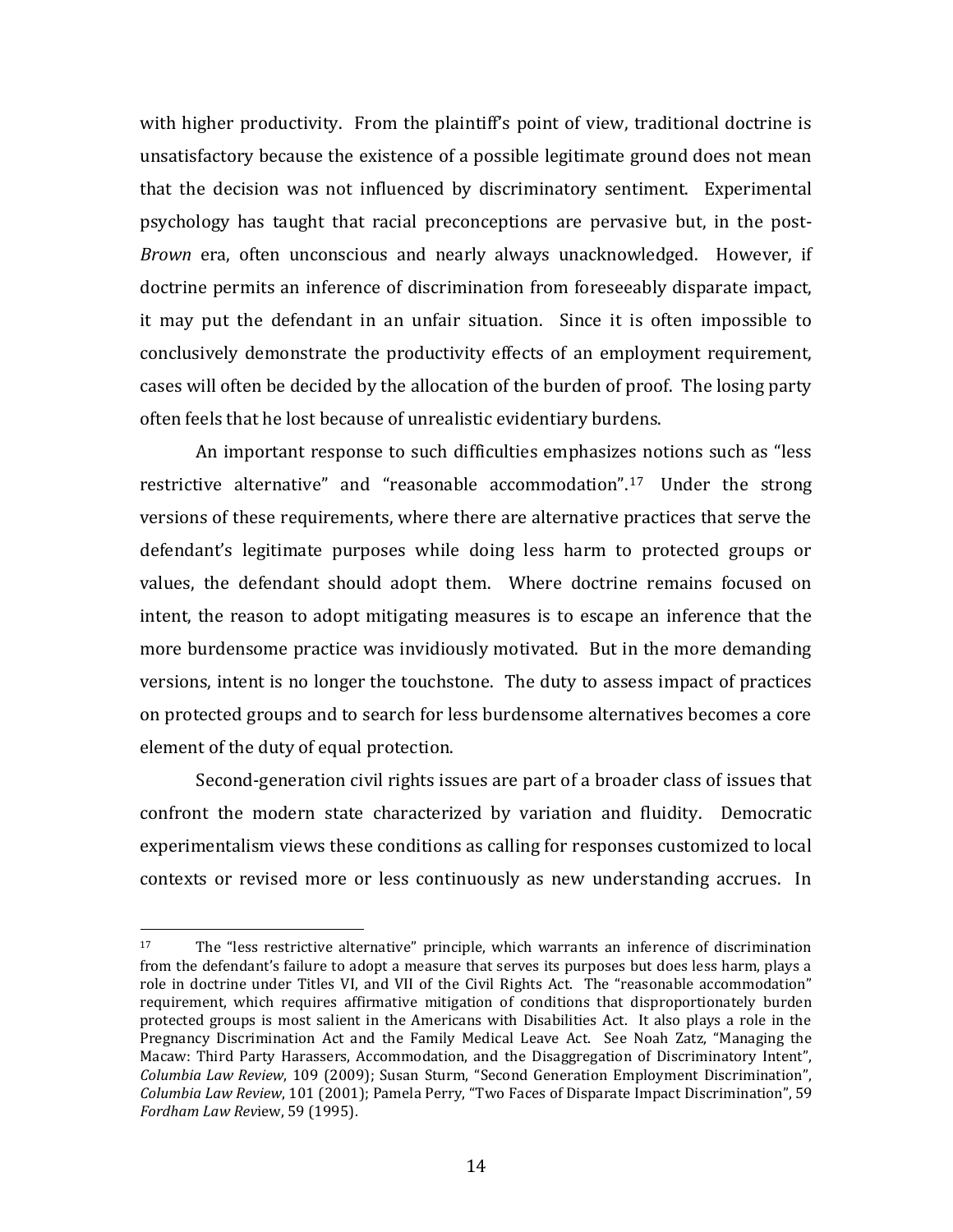these situations, neither ends nor means may be fully clear prior to intervention. Thus, intervention must be provisional, and it must take the form in part of investigation. In regimes of this kind, a central institution authorizes and oversees local experimentation within uniform parameters. Local initiatives are transparent and their effects are routinely assessed. The center holds the local units accountable to the parameters and aggregates information about local efforts. Local initiatives are developed through stakeholder deliberations. So initially, general principles are elaborated locally in varied ways. But there remains the possibility that as some local initiatives gain recognition, their premises will come to be widely shared and eventually may be incorporated into the uniform framework.

Local investigation in experimentalist regimes typically involves stakeholder deliberation. Such deliberation has an instrumental rationale. Stakeholders have information that officials cannot easily gather without engaging them, and implementation may require cooperation by stakeholders that engagement may induce. But there is also a democratic rationale. Stakeholder deliberation is a form of self-government, one that focuses more concretely than general elections or legislatures on problems that affect the participating citizens.

Civil rights issues in juvenile detention provide an example. Pretrial detention is constitutionally permissible only on the basis of demonstrable risk that the defendant will fail to appear for trial or will re-offend if left at large. In addition, detention decisions must be race-neutral. Yet, many studies conclude that decisions do not correlate with indicators of risk and that they are racially biased. The studies are usually controversial, however, and it is typically open to defendants to argue that the data is inadequate or improperly measured or that relevant variables have been omitted. Moreover, even if inappropriate detention could be established through aggregate data, the consequent remedy might be controversial. It would not be enough to order the defendants to detain only where the risks justified it or to stop discriminating. It would be necessary to tell them how to do so, and there would likely be controversy at that stage.

In recent years, federal legislation and foundation initiatives have produced a distinctive approach to the problem. Courts have not participated in this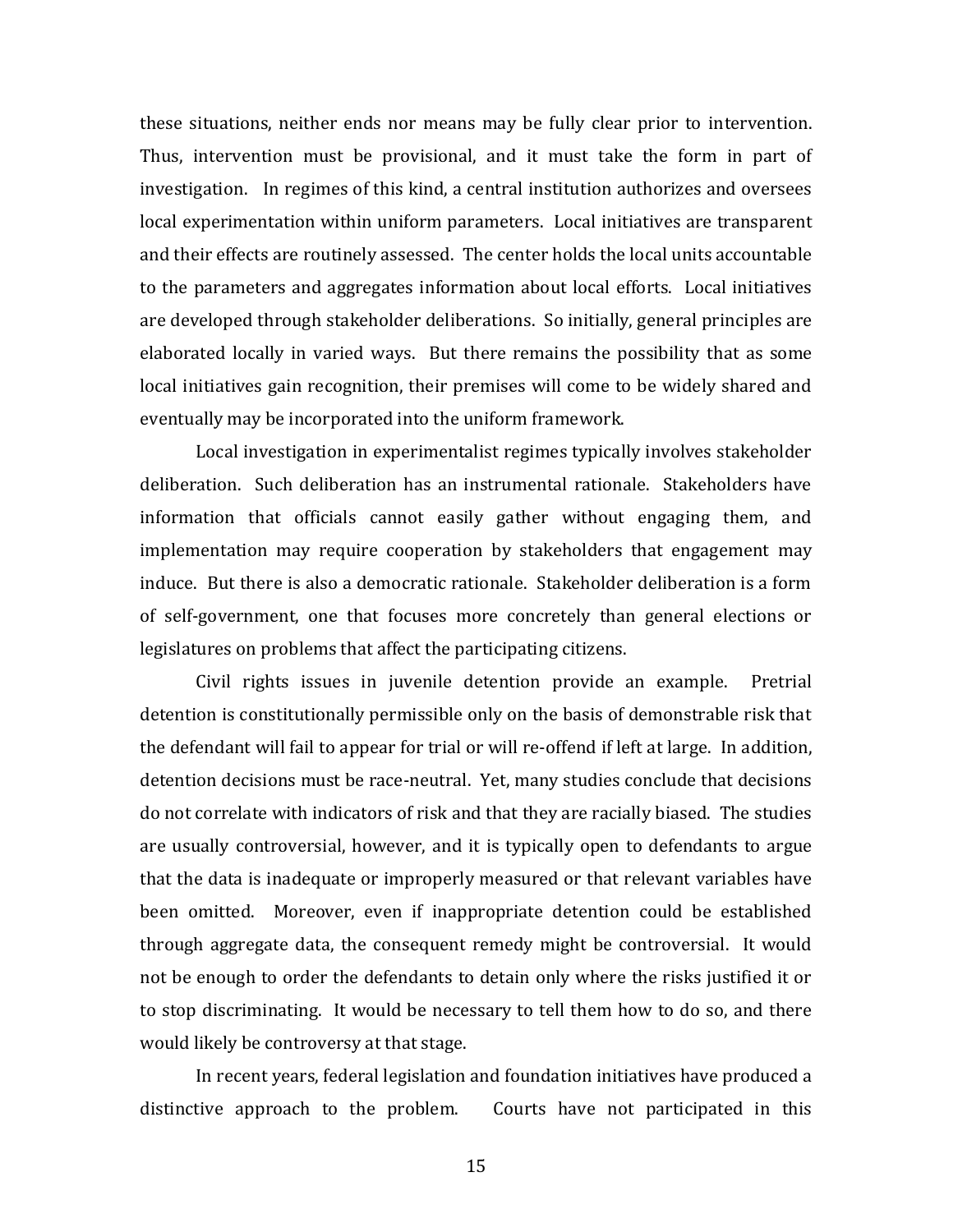development in the pre-emptive manner that the critics worry about. But the development exemplifies a conception of right that seems to moot the critics' objections to judicial intervention. As we will see, the courts have intervened in activist fashion in other areas on the basis of this conception.

With respect to racial disparities, local juvenile justice agencies are obliged under the emergent regime to measure the racial incidence of decisions that potentially lead to detention, and when they find disparities, to develop plans for mitigating them. The Department of Justice and the Annie E. Casey Foundation provide technical assistance and prescribe metrics for measuring disparities. These efforts, known as the Juvenile Detention Alternatives Initiative (JDAI), have generated a network of state and local agencies that involves about half of the relevant agencies in the country. The agencies pool information and engage in various informal modes of peer review.

JDAI has transformed the process of juvenile detention in the past quarter century. Detention has fallen dramatically during this period. While aggregate racial disparities have persisted, they have fallen in some localities, and since minorities are over-represented in detention, the aggregate reduction has benefited them disproportionately.<sup>18</sup>

Two elements of this transformation are especially interesting. One is the replacement of informal probation officer judgments about pretrial detention with empirically validated risk assessment instruments. The instruments dictate a decision on the basis of scores determined by objective factors such as prior offenses or the availability of an adult to take responsibility for the child. (The numerical scores can be over-ridden where the official believes the instrument does not adequately account for some aspect of the situation but only with supervisor

<sup>18</sup> Detention has fallen in non-JDAI sites as well, but there is some evidence that it has fallen more in JDAI sites. The comparison is difficult in part because many non-JDAI sites have adopted reforms emphasized in JDAI. Barry Krisberg, *JDAI Sites and States 2011* (Chief Justice Earl Warren Center Institute on Law and Social Policy 2012). On JDAI in general, see Sabel and Simon, cited in note, at 21-28; Annie E. Casey Foundation, Two Decades of JDAI: From Demonstration Project to National Standard (2009). The importance of local stakeholder participation in JDAI is argued in James Bell et all, The Keeper and the Kept: Reflections on Local Obstacles to Disparities Reduction in Juvenile Justice Systems and a Path to Change (W. Heywood Burns Foundation 2009).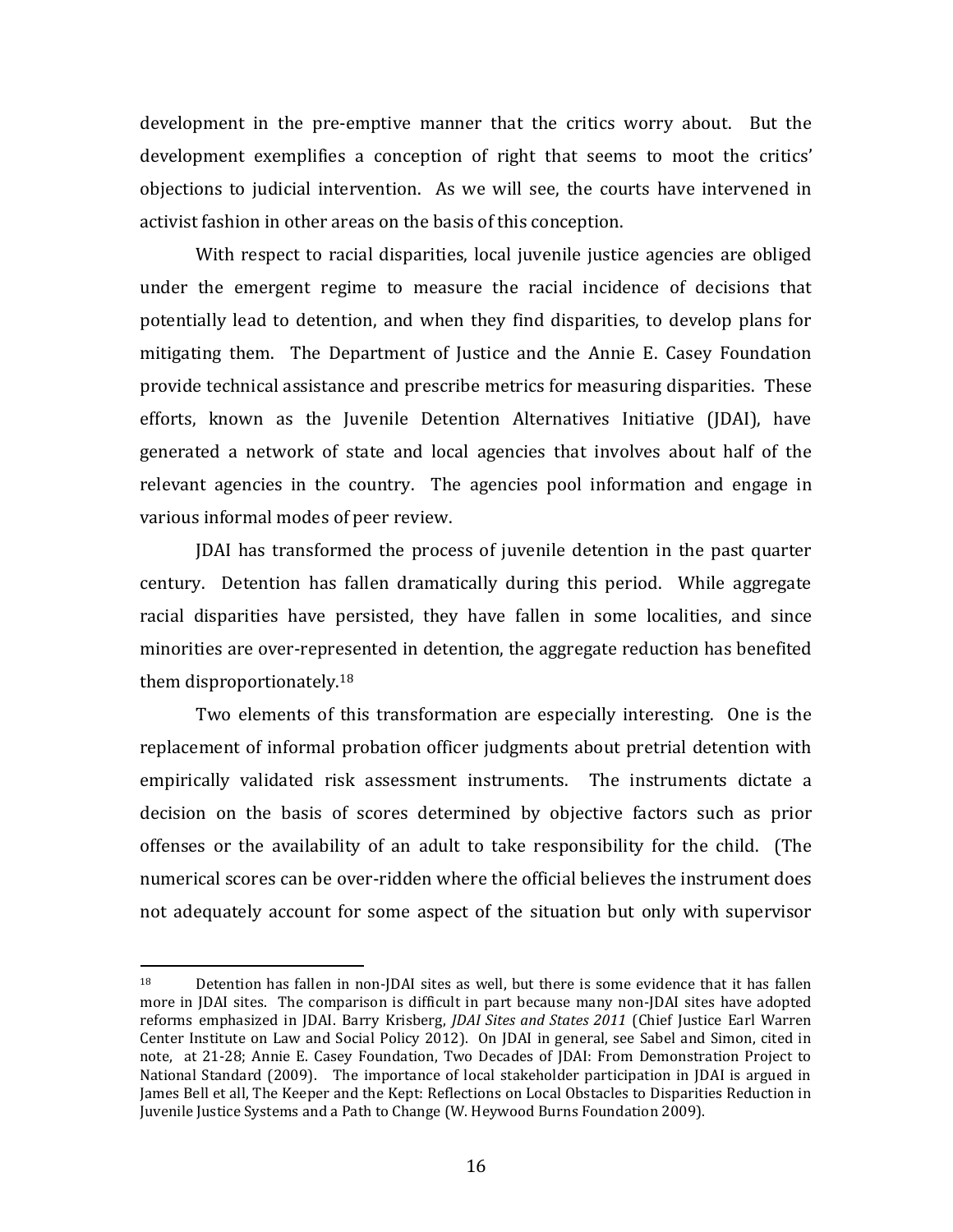approval and subsequent review.) Agencies are supposed to validate their instruments on the basis of data from their own and others' experience. Each criterion is tested for its power to predict the consequences that justify detention – re-offense and failure to appear in court.

The other key JDAI practice has to do with the attempt to diagnose the sources of racial disparity and find ways to mitigate them. A mundane but potentially important example concerns notification and transportation initiatives. Some jurisdictions have achieved major reductions in failures to appear by routinely telephoning parents prior to a scheduled appearance, reminding them of the date, and telling them exactly where the child should appear and what to expect. Sometimes, notification is coupled with an offer of transportation. In Santa Cruz County, California, Latinos are concentrated around Watsonville in the southern part of the county, while the courthouse is located in a sparsely developed area of the north poorly served by public transportation. When the probation department inaugurated a bus service from Watsonville to the courthouse, failures to appear dropped significantly.

More complex mitigation strategies involve the development of less restrictive forms of supervision than incarceration. Electronic monitoring is a technology-based example. Others, such as after-school reporting centers, mentoring or coaching programs, and substance abuse treatment, involve social services. The reasonableness of a decision to detain will depend substantially on the availability of such alternatives. A community that fails to develop them will have more occasions to incarcerate. Individual decisions may seem reasonable viewed in isolation, but the community's failure to develop its institutions may seem unreasonable when viewed in terms of its aggregate effects on incarceration. (Thus, do negative rights to liberty shade into positive rights to government services.)

JDAI prescribes an evidence-based approach to reform. Agencies must specify metrics for assessing the success of their initiatives and periodically reassess them in the light of experience. They must establish inter-agency and interdisciplinary collaborations. Typically, criminal justice agencies form collaborations with social service agencies and private service providers. And

17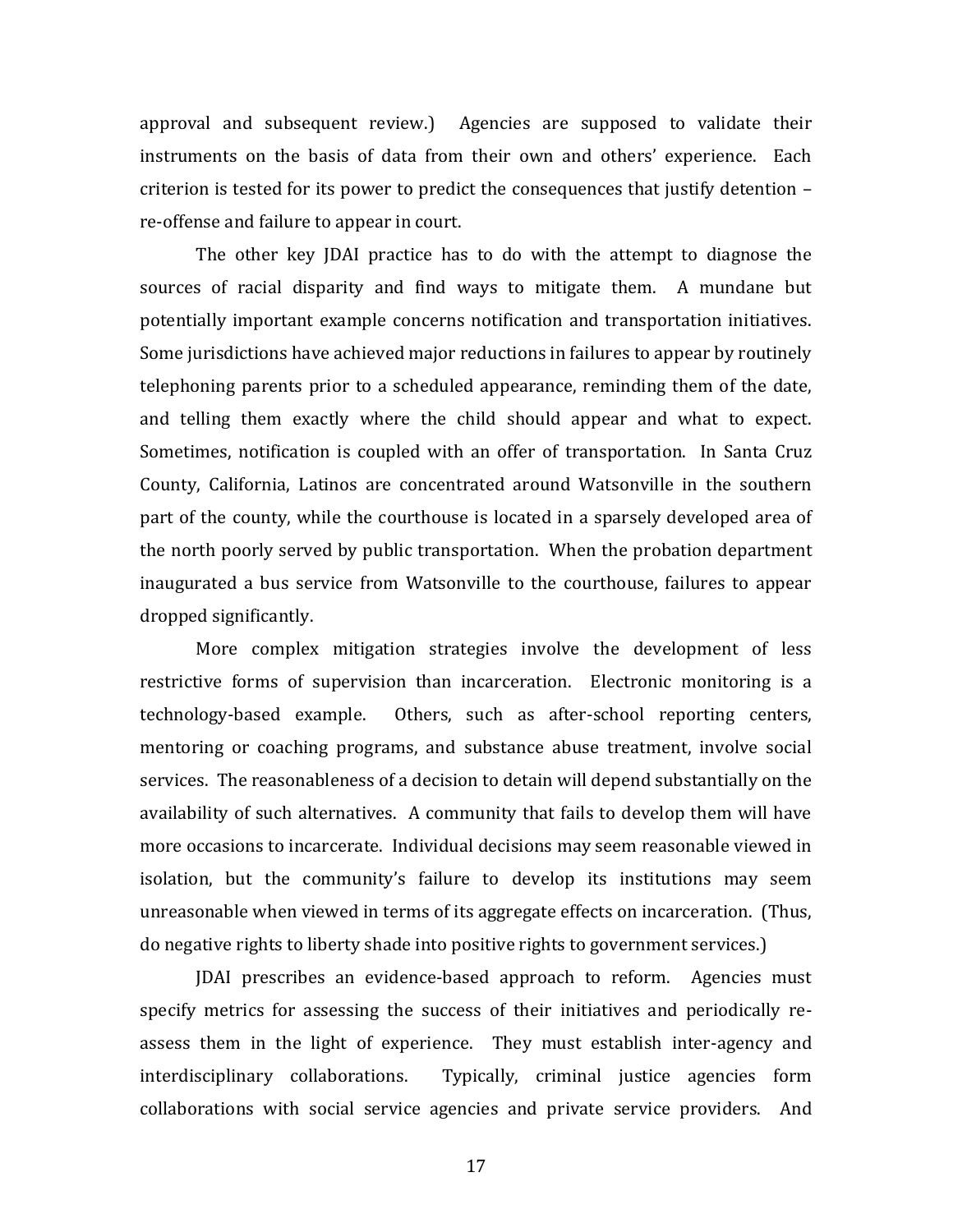continuous consultation with community leaders and organizations over both detention criteria and alternatives is standard.

Viewed as a process of rights elaboration, JDAI has two stages. In the first stage, responsible officials have a duty to assess the effects of their practices on relevant civil rights values and to scan for less harmful alternative practices. The second stage occurs once experimentation produces consensus around specific interventions. At this point, officials have a duty to adopt proven interventions unless they can articulate plausible reasons why they would not be effective in their circumstances.

JDAI illustrates a process of consensus formation over constitutional elaboration. The mechanism of the process is slightly different from the one emphasized in DC. DC most often portrays movement toward agreement arising from the pressure to provisionally identify with an antagonist's perspective in order to respond to her concerns in the context of a commitment to a common constitution. In DE, progress is more often portrayed as coming from pressure to dissolve abstract assertions of value or position into more concrete propositions, the discovery of common ground among these more concrete propositions, and the subjection some propositions to empirical testing. The course by which vague general judgments about dangerousness were translated into concrete propositions and then tested systematically is an example.

Litigation has not played a strong direct role in the JDAI process. Courts have participated as partners in the administrative coalitions that have designed the reforms, and they have implemented the reforms in individual case decisions. They have not, however, mandated them as a matter of equal protection doctrine. The Department of Justice has primary enforcement responsibility and it has favored informal pressure over litigation. <sup>19</sup>

We do, however, find courts imposing analogous remedies in institutional reform cases in such areas as schools, policing, prisons, and housing. The process in

<sup>19</sup> Private enforcement is inhibited by *Alexander v. Sandoval*, 532 U.S. 275 (2001), which refused to recognize a private right of action under Title VI of the Civil Rights Act of 1964, which forbids discrimination by federal grantees. Other authority that might support judicial challenges remains, but it may be less hospitable than Title VI to disparate impact claims.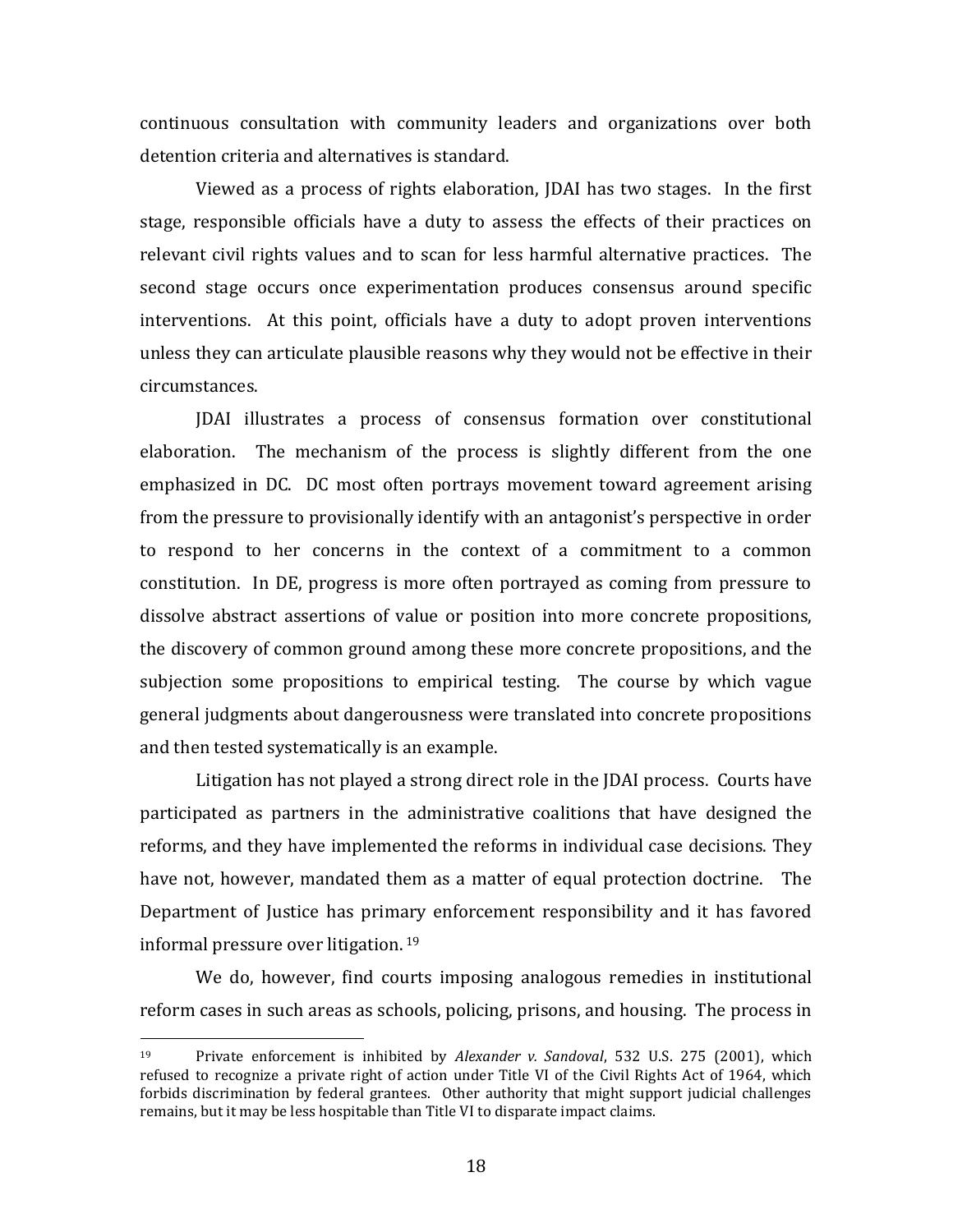these cases is another example of the complex relation of substance and process, judicial judgment and extra-judicial deliberation.<sup>20</sup>

Typically, the plaintiffs will prove a series of individual instances of official conduct they allege violate civil rights. The child welfare agency maintains children in foster placements where they are under-nourished. Police officers use deadly force to stop fleeing unarmed people suspected of nonviolent crimes. A prison places prisoners in long-term solitary confinement as punishment for disrespect to guards. The court makes a substantive judgment in each of these instances as to whether the conduct is permissible under statutes or the Constitution. The constitutional and statutory norms overlap and both tend to be stated in terms of very general substantive values like equality, due process, or cruel and unusual punishment. These are clearly the kinds of judgments about which the critics are uneasy.

But these judgments are rarely the controversial part of the cases. Most often, when the court finds liability in these individual cases, its judgments are supported by broadly shared popular sentiment or by professional standards that the defendants often concede are applicable. Controversy arises at one or all of the next stages. In the immediate next stage, the court determines whether these incidents, in combination with evidence of general administrative practice and structure, indicate that violations are systemic and warrant structural relief. In the next stage, the court enters a remedial order. And then finally, the court determines when there has been sufficient compliance with the order to terminate the intervention.

Once a systemic violation is found, the case starts to play out in a manner that strongly resembles the JDAI process. The court orders the defendants to negotiate a remedial regime with the plaintiffs. With surprising frequency,

<sup>20</sup> See Charles F. Sabel and William H. Simon, "Destabilization Rights: How Public Law Litigation Succeeds", *Harvard Law Review, 117* (2004); Kathleen Noonan, Charles F. Sabel and William H. Simon, "Legal Accountability in the Service-Based Welfare State: Lessons from Child Welfare Reform", *Law & Social Inquiry,* 34 (2009); Charles F. Sabel and William H. Simon, "The Duty of Responsible Administration and The Problem of Police Accountability", *Yale Journal on Regulation,* 33 (2016).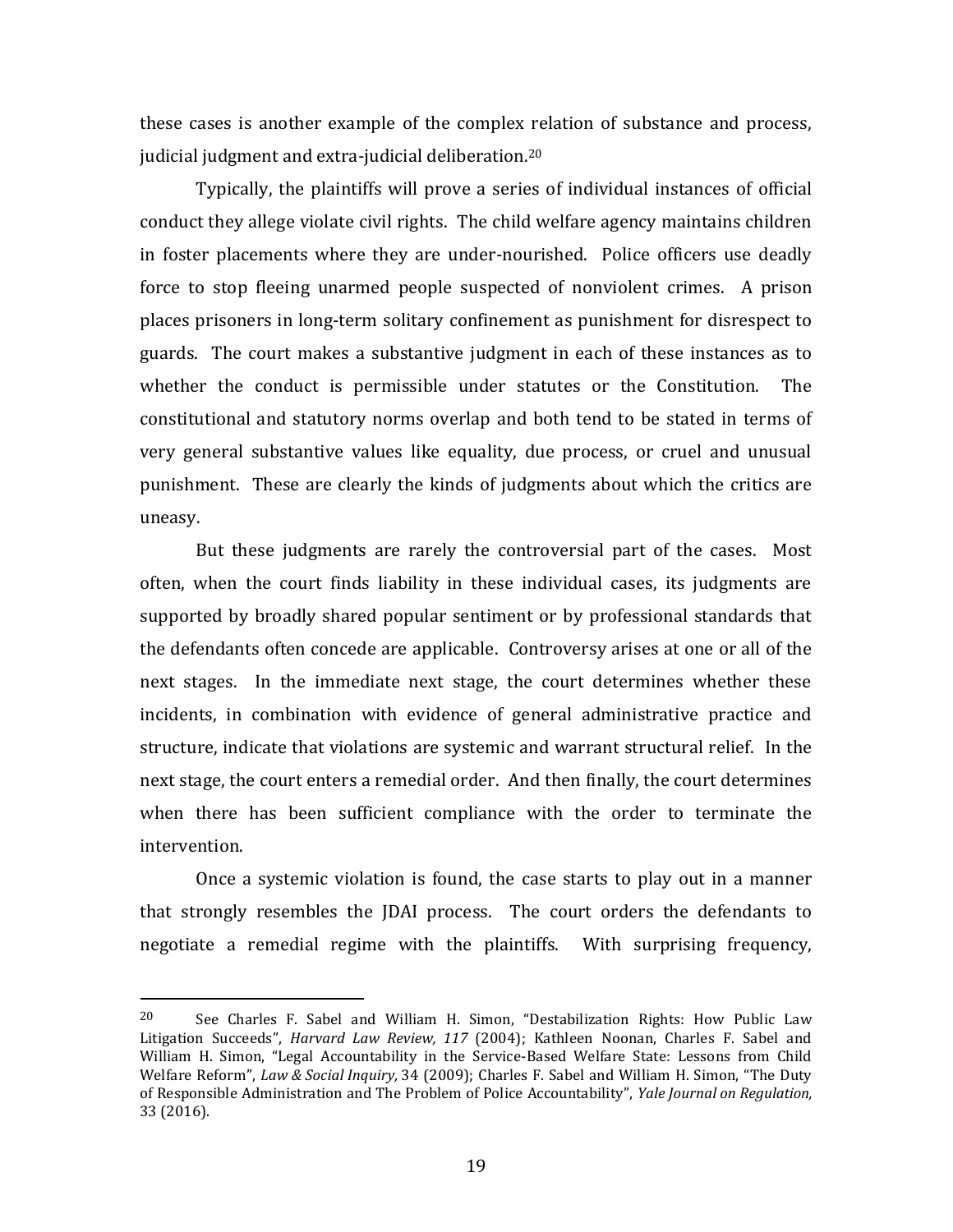defendants prove willing to do so without much coercion, but where necessary, the court will push with a threat of some harsh default remedy such as contempt sanctions or the closing of a program or facility. The parties then typically produce a decree that the court confirms.

When the decrees contain substantive provisions, such as limits on cell size or requirements that children in foster care get medical examinations, the provisions are often based on standards from professional organizations. Then the decrees will provide for extensive monitoring and reporting. And further, they provide for re-assessment of practices in the light of the experience shown in the monitoring.

Two sorts of controversy are common. The defendants and their supporters often object to structural relief on the ground that it would interfere with democratic processes. And they often object to particular remedial provisions on the ground that they are not entailed by the substantive violations the court has found. For example, they might object to a requirement that police carry body cameras on the ground that there are many ways to monitor misconduct and the court's findings of substantive violations do not require this particular remedy. These objections resemble the points that the critique makes against preemptive judicial review. While structural injunctions limit executive rather than legislative power, they too involve the constraint of elected officials by democratically unaccountable judges.

The way rights get elaborated in JDAI and institutional reform litigation has resemblances to Democratic Constitutionalism, and the responses in Democratic Constitutionalism to concerns about democracy overlap those in Democratic Experimentalism.

To begin with, as in DC, the Experimentalist interventions involve a vision of democracy reinforcement that goes beyond Ely's electoral view. As DC emphasizes the importance of social movements, DE emphasizes the importance of stakeholder participation. Statutes like Juvenile Justice and Delinquency Prevention Act, which underpins the JDAI, encourage local agencies to engage stakeholders in devising solutions to specified problems. Structural injunctions pressure defendants to

20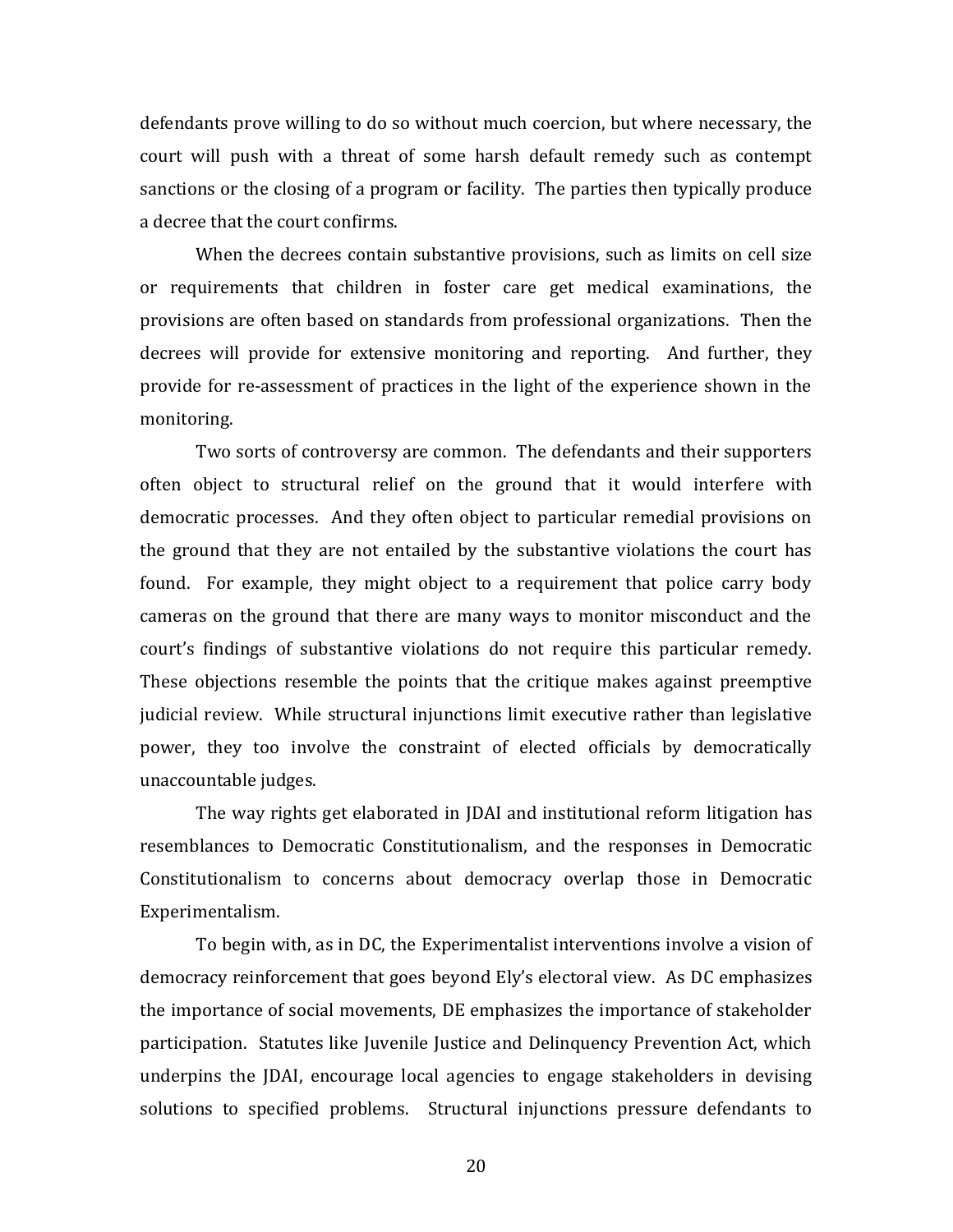engage with the plaintiffs and other stakeholders and frequently mandate participatory processes explicitly.

In litigation, the rationale for the court's mandate is that the substantive violations found in the liability determination demonstrate a failure to take account of interests of stakeholder constituencies and consequently a defect in the democratic process. Substantive violations are treated as symptoms of democratic failings.<sup>21</sup>

In addition, as in Democratic Constitutionalism, intervention is often supported by an emerging consensus and has the effect of codifying or consolidating it. Many institutional reform decrees force outlier institutions to adopt practices widely viewed elsewhere as standard. For example, some of the early prison cases dealt with prisons that still employed the system by which guards delegated disciplinary authority to inmate "trusties". The system had been abandoned throughout most of the country and was widely condemned within the corrections profession. A series of decrees prohibiting it in recalcitrant institutions basically codified this view.22 In juvenile justice, the practice of validated risk assessment instruments and detention alternatives such as electronic monitoring seem to be emerging as consensus norms. Were a plaintiff to show repeated instances of substantive violations by an agency that lacked such practices, a court would have a substantial basis on which to order them.

Next, structural intervention has deliberation-inducing tendencies analogous to those portrayed in DC. At their most pre-emptive, the courts impose substantive rulings directly. They may rule that a certain level of prison crowding or the punitive imposition of solitary confinement violates the Eighth Amendment, for example. Here the court puts the weight of its authority most strongly behind propositions of substantive justice. But again, such propositions are subject to political contestation. The court's rulings can become a subject of debate in civil

 $21$  In a manner analogous to that proposed in Lani Guinier and Gerald Torres, The Miner's Canary: Enlisting Race, Resisting Power, Transforming Democracy (2002).

<sup>22</sup> *See* David Zaring*, "*National Rulemaking Through Trial Courts: The Big Case and Institutional Reform"*, UCLA Law Review,* 51 (2004).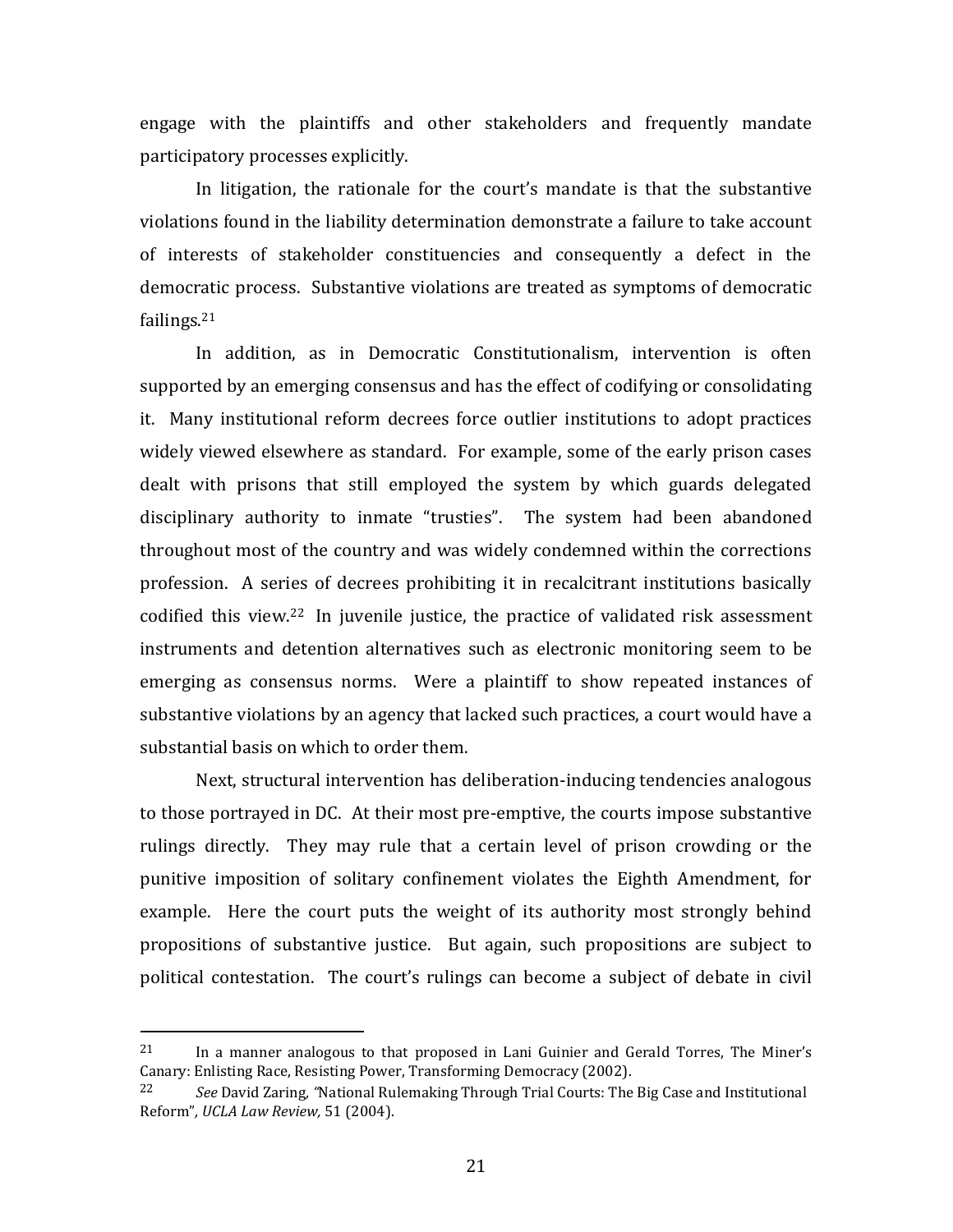society and the electoral process, and the other branches can respond either supportively or in opposition. Prison decrees, in particular, have engendered extensively controversy and legislative response. In consequence, the courts have increased the burdens on plaintiffs to establish liability and have tailored decrees more narrowly. But a set of core principles and interventions seems to have been established.<sup>23</sup>

However, a striking characteristic of structural interventions is their tendency to refrain from specifying substantive duties categorically and instead to mandate directly that officials engage with stakeholders. Defendants are induced to negotiate with plaintiffs both over the terms of the decree and throughout its life over issues of compliance. Judicial decrees typically mandate various types of deliberative engagement directly. For example, the recent federal decree against the New York City police department requires the department to hold a series of community forums to explain the decree and seek suggestions for its implementations. Police decrees typically contain provisions prescribing the operation of civilian complaint bodies and, sometimes, of more proactive citizen oversight processes. The Department of Justice, which has negotiated consent decrees with police departments throughout the country, has played a role in facilitating the exchange of information and developing standards across jurisdictions.

Judicial practice in this regard takes a form similar to what Congress mandated by statute in the juvenile justice area. The Juvenile Justice and Delinquency Prevention Act encourages deliberation in various ways. Agencies have incentives to exchange information to demonstrate the seriousness of their efforts to the Department of Justice. State and local agencies have formed the Coalition for Juvenile Justice to facilitate collaborative support, and the Casey Foundation brings agencies together routinely. DOJ pressures laggards to get peer assistance from other agencies. Another dimension of deliberation involves agencies and local civic leaders and NGOs. The design of detention alternatives

<sup>23</sup> See Margo Schlanger, "Plata v. Brown and Realignment: Jails, Prisons, Courts, and Politics"*, Harvard Civil Rights-Civil Liberties Law Review,* 48 (2013).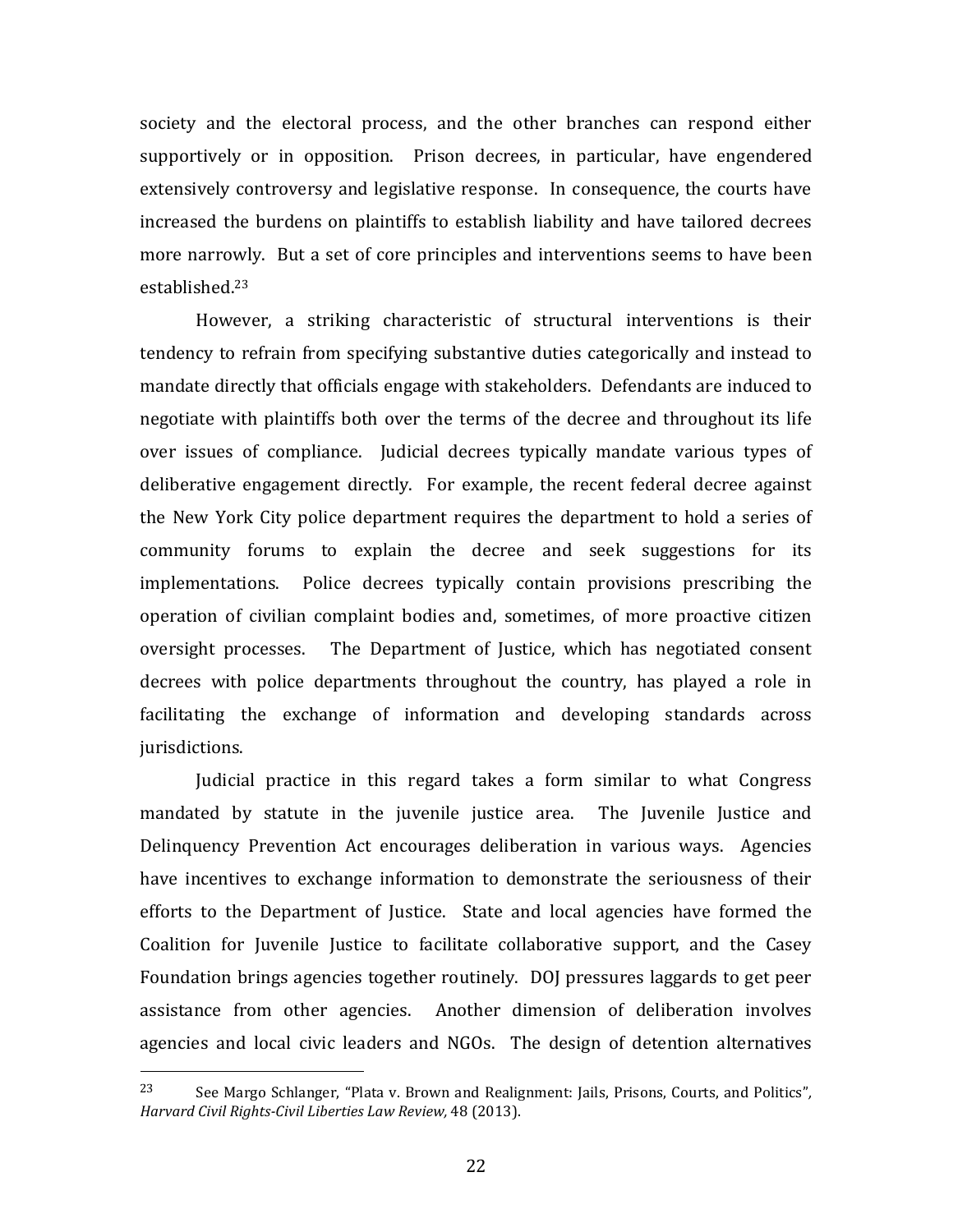typically benefits from consultation with stakeholders, and some programs are most appropriately administered by local NGOs.

The type of coercion involved here is predominantly agenda-setting and decision-forcing. Officials are forced to address issues to an extent greater than they would prefer. They are required to act more explicitly and transparently than they would prefer. And they are induced to address stakeholders they would prefer to ignore. When these interventions come from courts, they are not democratic in the sense that the critics mean, and when they are mandated by Congress, they override local democracy in a way that many object to on grounds analogous to those of the critique.24 But if they are not democratic in origin, they are democracy-reinforcing in effect. In making practice more explicit and transparent, they facilitate oversight in the legislative and electoral process. At the same time, they introduce a less episodic and more concentrated type of accountability to stakeholders.

Such interventions could be defended on the ground that they typically are designed to protect people, such as minorities, prisoners, mental health patients, or children in dysfunctional families, who seem especially vulnerable in majoritarian political processes. Note, however, that judicial practice in institutional reform cases is responsive to concerns that democracy-reinforcement arguments tend to underestimate the capacities of electoral institutions or to too readily translate substantive claims into procedural defects. For judicial intervention only occurs when its proponents have demonstrated a systemic failure on the part of the defendant to fulfill its responsibilities.

Finally, structural intervention has a dimension analogous to the shifting of the burden of initiative in judicial review. With conventional judicial review, the court's invalidation of a statute forces proponents to resort to the political process to seek to re-establish their position. This effect may also occur with structural decrees. However, there is also a shifting of burdens that occurs within the lawsuit. We've noted that the court tries to avoid imposing relief directly and instead induces the parties to negotiate. This is because the parties have superior

<sup>24</sup> *E.g.,* Ross Sandler and David Schoenbrod, *Democracy by Decree: What Happens When Courts Run Government* (2003).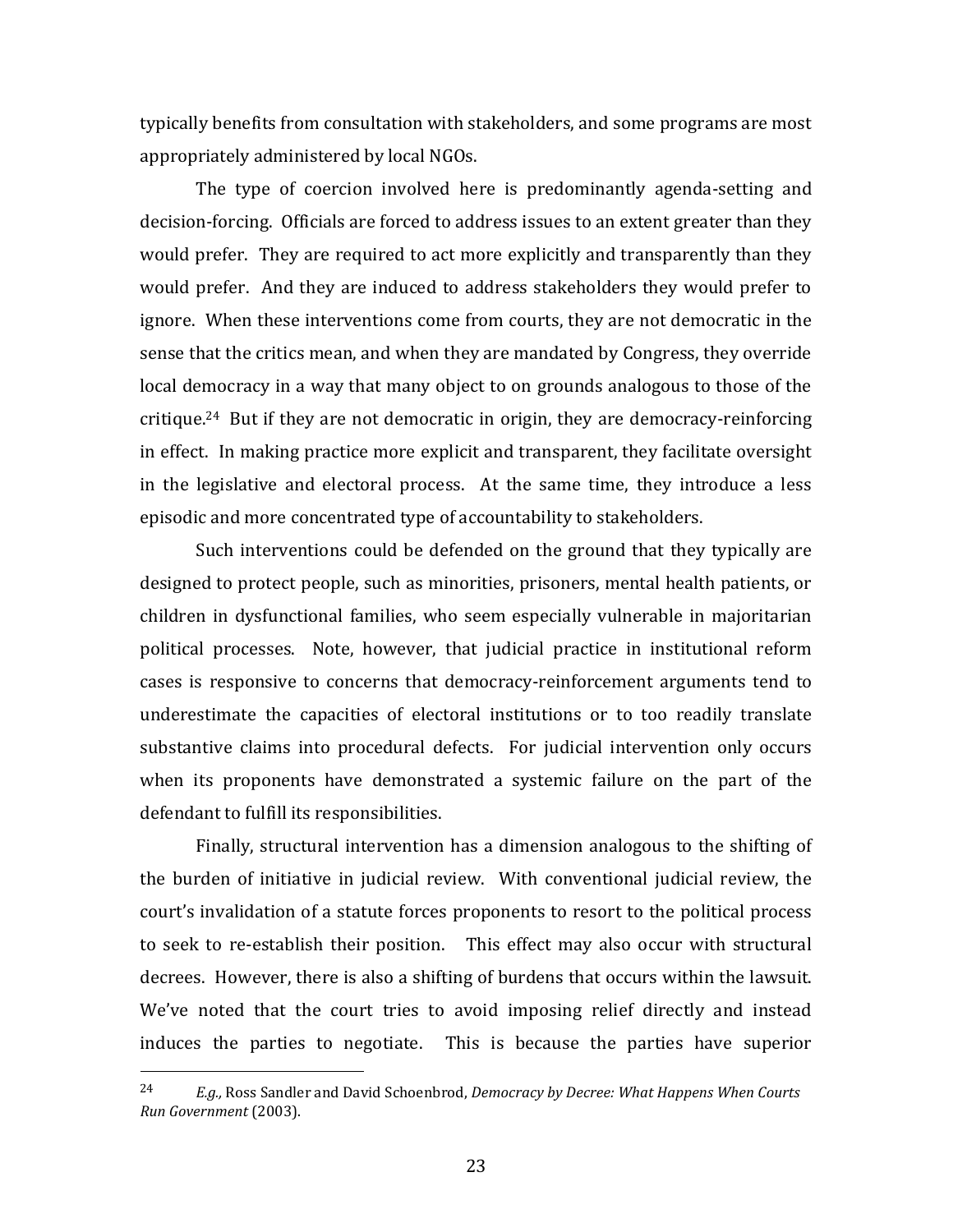information and expertise. The court's goal is to induce them to deal with each other productively, and in particular, to get the defendant to engage with the plaintiffs. Intervention is thus substantially indirect. It can involve a penalty for failure to undertake open-ended deliberative effort or a reward for doing so. In JDAI, the federal government threatens to withdraw funding for other criminal justice efforts when efforts to mitigate racial disparities are inadequate and both the government and the Casey Foundation provide grants for such efforts. In structural litigation, the court threatens a penalty that neither party desires, such as closing a facility or holding officers in contempt, in order to induce the parties to negotiate a better one.

## IV. Activism and Accountability

The argument of the critics is that judicial interventions based on controversial judgments about substantive justice are illegitimate because they are incompatible with democracy. DC and DE challenge each of the three key premises of the argument – interventions, legitimacy, democracy.

*Intervention*. The intervention that most engages the critics is judicial review, which they understand in pre-emptive terms. In fact, even the most aggressive forms of judicial review are not pre-emptive in any categorical long-term sense. Any case can eventually be reversed by a new corps of judges, and even in the short term, the practical import of a case will depend substantially on the actions of the other branches, social movements, and stakeholders.

If cases are not literally pre-emptive, they nevertheless may have political effects. Two sorts of interventions can be defended in terms of the values of consensus and democracy that the critics invoke. A case, such as *Gideon v. Wainwright* may consolidate an emerging consensus by imposing it on lagging outliers. Or a case like *Reynolds v. Sims<sup>25</sup>* (imposing the one-person/one-vote requirement for state legislative districting) may mandate a constitutive condition of democracy. Not all the critics would agree that courts are better positioned to identify and vindicate consensus or democracy than legislatures. But the argument

l

<sup>25</sup> 377 US 533 (1964).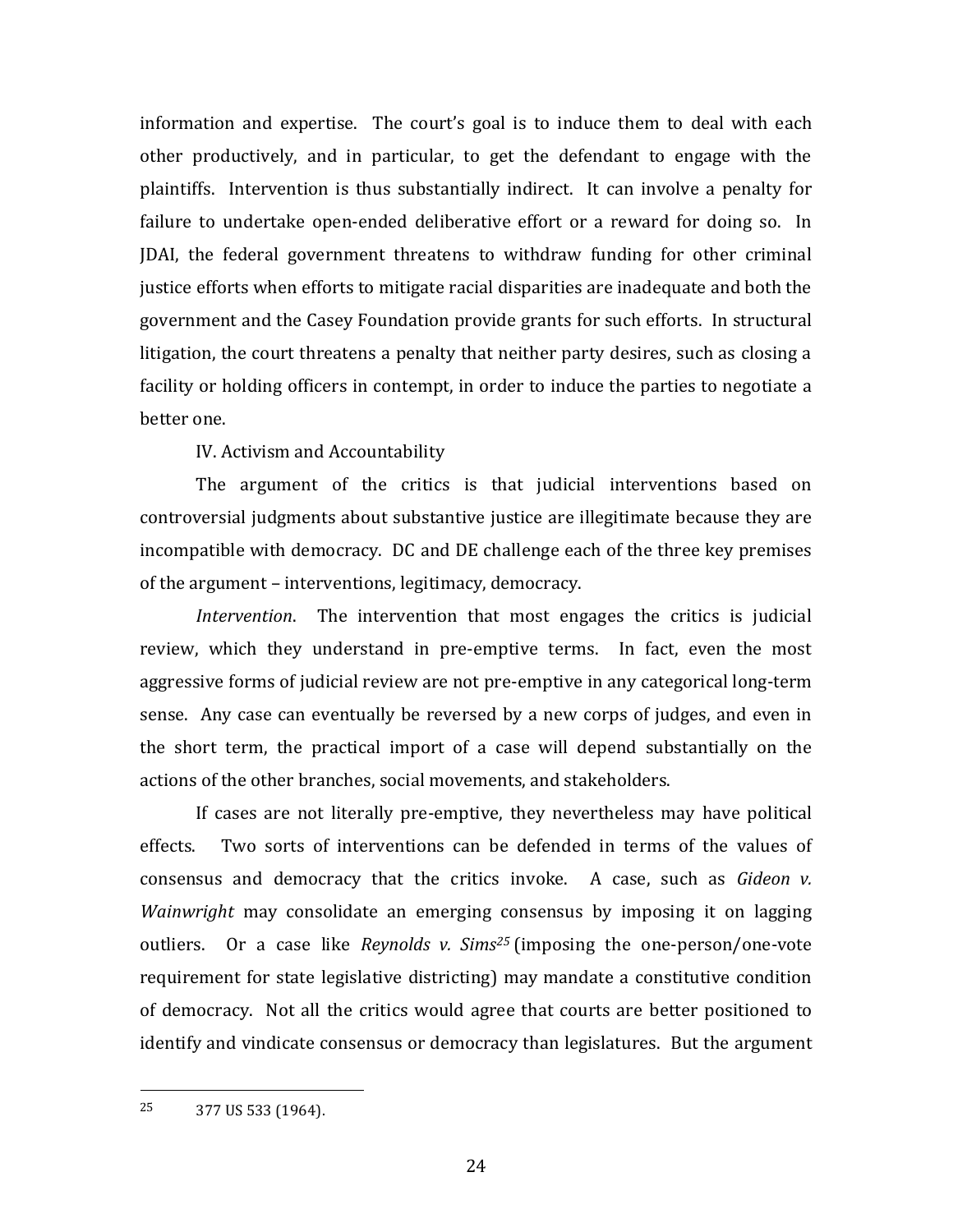would seem to require a practical analysis of actual judicial practice. It is not resolved by the categorical appeals to consensus and democracy of the critique.

Other types of intervention have political effects that cannot be characterized as vindicating consensus or democratic process values. Two such effects are important here. A case may elevate an issue on the public agenda and force explicit decisions by officials who would prefer to ignore such matters or deal with them out of public view. And a case may reverse the burden of initiative, depriving the beneficiaries of the status quo of the privilege of passive enjoyment.

Now, on one definition of democracy, a definition that some critics may accept, these effects are not especially troubling. On this definition, democracy is not threatened by a judicial decision as long as it can be reversed by a current legislative majority. It is the assumed legislative irreversibility of a decision that most riles the critics. But it is not clear why they would exempt decisions that merely focus attention, or force decisions, or reallocate the burden of inertia. These are real political effects that confer tangible advantages. Moreover, the courts' exercise of power with respect to these effects is not defensible in the majoritarian electoral terms that define democracy to the critics. However, some such effects are inevitable in any system of adjudication where legal authority is incomplete or indeterminate and judicial decisions have general (for example, precedential) effects.

*Democracy.* An important line of criticism would question whether the thin conception of democracy assumed by the critics should trump powerful substantive claims of injustice. However, I put this point aside in order to focus on the key normative underpinning of the critics' appeal to democracy. They value democracy because it treats people equally, or at least does so more than alternative modes of decision-making.26 But there are many kinds of equality. The equality the critics exalt is the arithmetic kind associated with voting in general elections – one person/one vote. Arithmetic equality is inapposite in many contexts. It might be

l

<sup>26</sup> See Waldron, "The Core of the Case Against Judicial Review".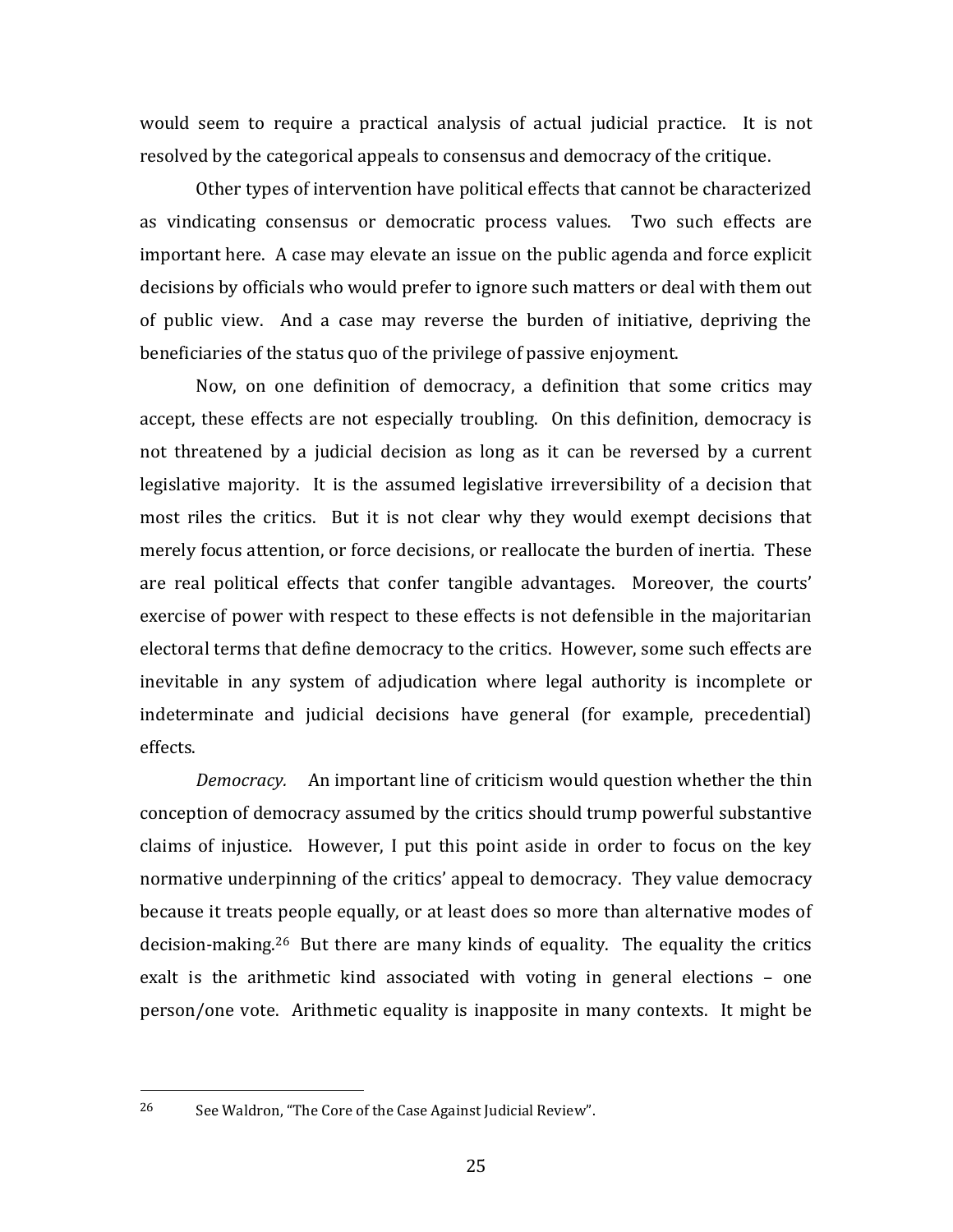seriously inappropriate to give arithmetically equivalent medical benefits to the sick and the healthy or to tax the poor and the wealthy the same amount.

In democracy, the objection to arithmetic equality is that it does not respond to the "problem of intensity", that is, to variations in knowledge and interest.<sup>27</sup> One person/one vote treats people the same without regard to the intensity of their interest in or knowledge about the issues. It gives the same weight to the votes of those who will not be affected at all by a decision as to those whose happiness depends on it. It makes no distinction between those who are barely aware of the issue and those who have studied and thought about it. (Moreover, it denies any say to people outside the jurisdiction, no matter how much they know or care about the matter.) The advantage of one-person/one-vote is that it obviates definition and measurement of intensity. But the advantage comes at the cost of ignoring intensity.

The problem of intensity is a more general version of the problem of majority insensitivity to minority interests emphasized by Ely and many others. Recognizing the generality of the problem has two effects. It suggests, first, that we cannot solve it by carving out a special set of decisions where courts can be authorized to trump legislative judgments. It also suggests that a plausible set of democratic institutions might combine electoral and legislative processes with others reflecting a different notion of equality.

In contrast to the majoritarian electoral processes emphasized by the critics, DC and DE emphasize democratic processes that are not built on arithmetic equality. Both the processes of civil society opinion formation emphasized by DC and the processes of stakeholder deliberation emphasized in DE aspire to take account of intensity of interest and knowledge. Social movements tend to allocate influence in proportion to effort and informally perceived efficacy, which have some correlation with interest and knowledge. Stakeholder groups tend to be constituted through either or both administrative selection, which typically purports to focus on interest and knowledge, or self-selection, which has some correlation with them. Once constituted, they often aspire to decide by consensus and frequently require at

<sup>27</sup> See Robert Dahl, *A Preface to Democratic Theory*, New Haven CN: Yale University Press (1956).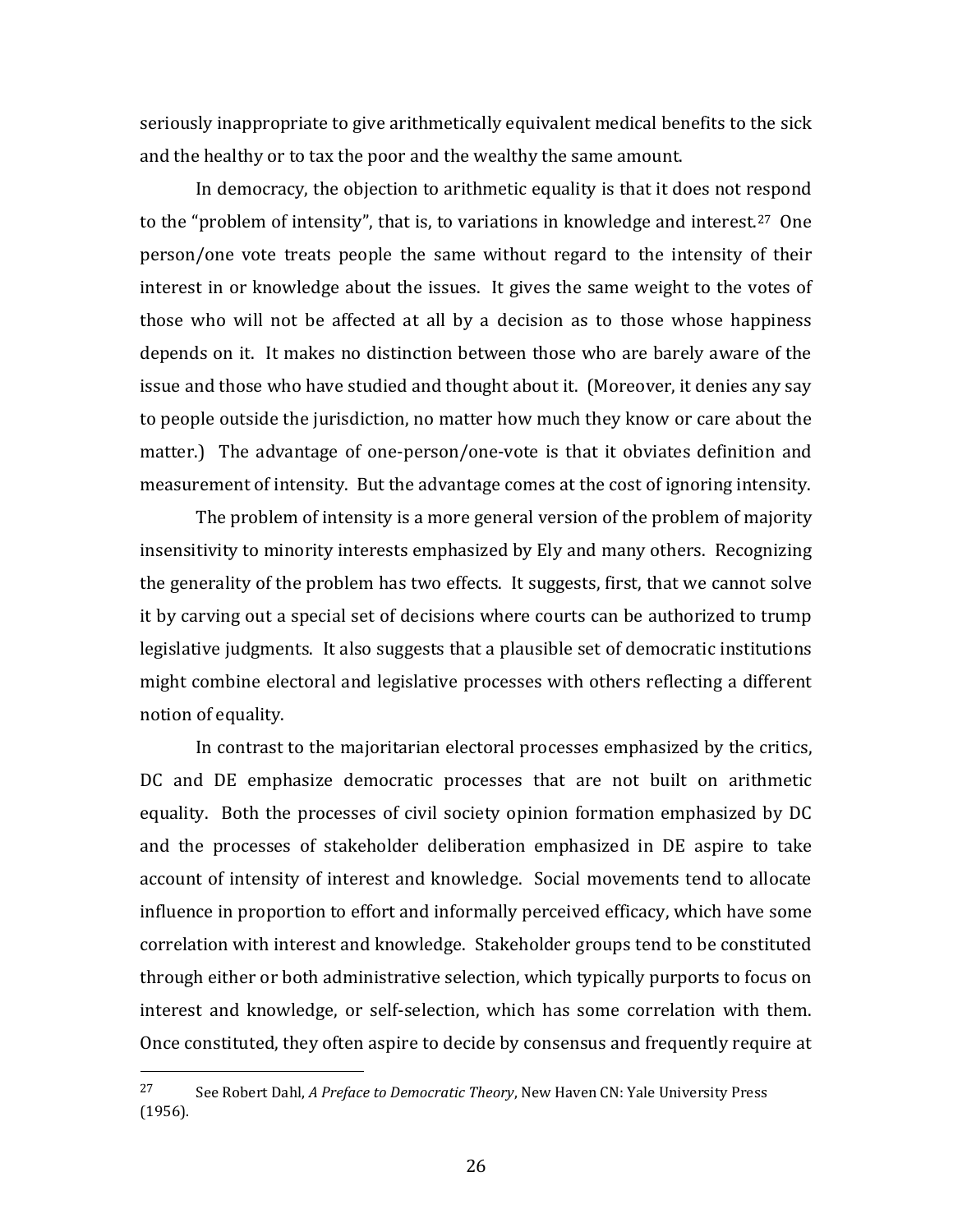least a super-majority for decision. There is no guarantee that either social movement processes or stakeholder ones will correlate influence with interest and knowledge, but when they succeed, they vindicate an aspect of the democratic ideal that conventional electoral-legislative processes do not.<sup>28</sup>

*Legitimacy.* All the perspectives we are considering start out with the corrosive insights of critical modernism: The authority of history, text, and abstract reason is ambiguous. In such a world, public decisions need to be grounded, at least substantially, in democratic process or consensus. But DC and DE develop the idea of consensus differently from the critique in two key respects.

First, they refuse to take the institutional circumstances of consensus formation for granted, and they accord the courts a role in enforcing the preconditions of democratic consensus formation that may put them in tension with the electoral branches. This puts at the center of the idea of judicial democracyreinforcement, as elaborated by Ely and others, not only the electoral representation-protecting interventions, but also deliberation-reinforcing decisions that protect social movements and the public forum. It also brings to the fore the dimension of institutional reform decrees that compel agencies whose failures to respect the interests of stakeholders have been established, to engage those stakeholders in ways that hold out the possibility of producing local consensus that will guide reform.

Second, while for the critics, a legitimating consensus must pre-exist the decision, DC and DE both suggest that legitimation can come from *potential*  consensus. The suggestion seems most daring with respect to the countermajoritarian decisions that most concern the critics. Here the court intervenes with on the basis of a substantive judgment about justice that does not have consensus support. The decision does not pre-empt conclusively. It provides a focus and reason for public deliberation. It is, however, an exercise of power that biases the political process in favor of the proposition. So the legitimacy of the distinctive

 $28$  Of course, when they fail, they can subvert accountability and equality. For critical analyses, see Theodore Lowi, *The End of Liberalism*, New York, N.Y.: W.W. Norton (1979); Jane Mansbridge, *Beyond Adversary Democracy*, Chicago IL: University of Chicago Press (1980).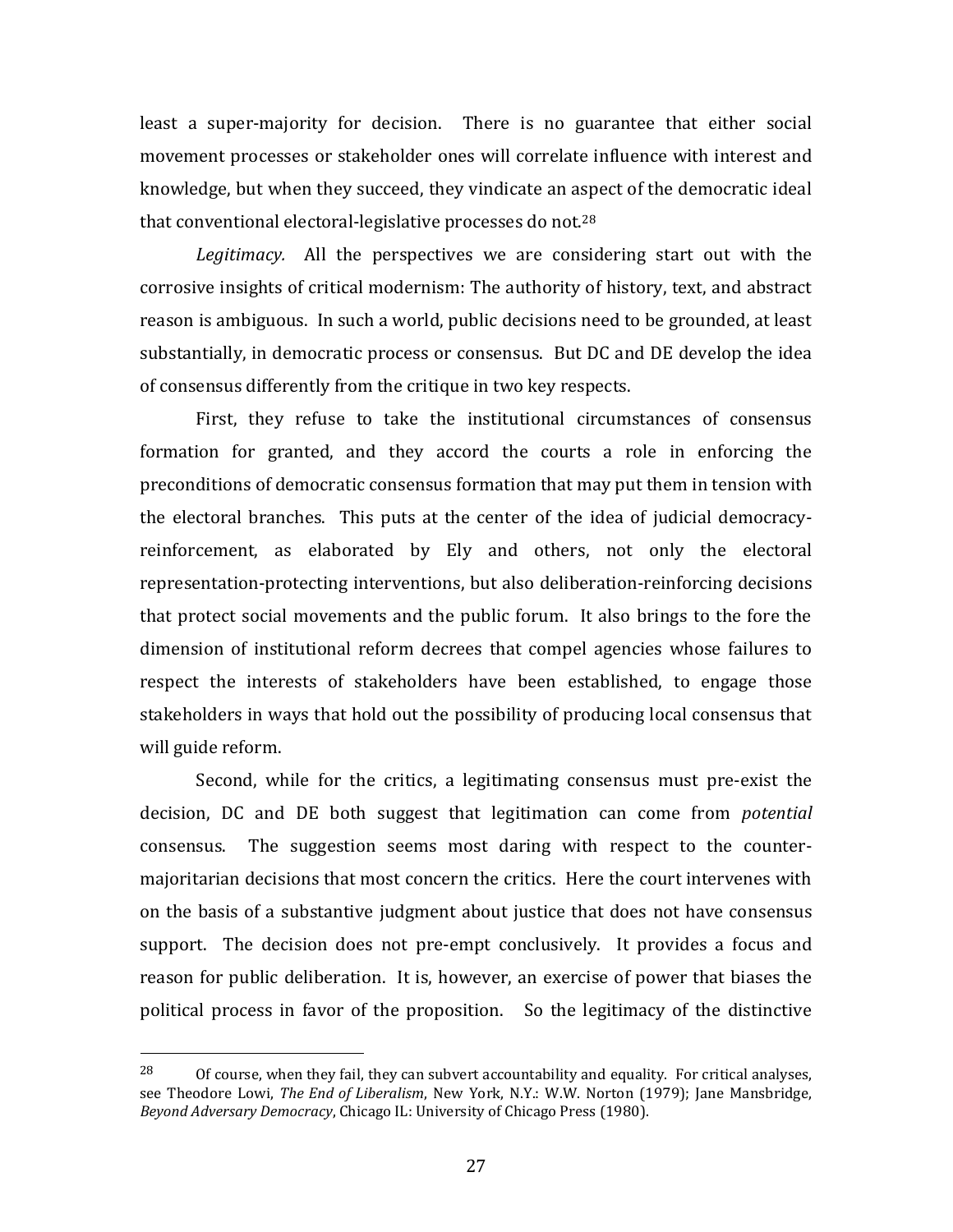judicial practice defended by DC and DE requires a further ground. Such a ground might be found in, if it occurs, the eventual acceptance of the decision across the political spectrum.

At first glance, the idea of ratification might seem a helpful analogy, but in fact, it is misleading. At common law, when an agent exceeds her authority, the principal can make her actions effectuve by approving her initiative post hoc. However, the analogy is inapposite to the extent that in the conventional principalagent model, the principal knows what she wants when she sees it. The ratification option reflects the principal's limited ability to formulate instructions comprehensively ex ante. By contrast, in Democratic Constitutionalism and Democratic Experimentalism, the Principal (the People) is divided and ambivalent. The court's initiative leads, not to an immediate binary decision of approval or disapproval, but to a prolonged process of deliberation and contestation. And if approval comes, the Principal may have been transformed by the process induced by the agent's (court's) initiative.

Moreover, in the conventional agency model, the agent's job is to advance the Principal's goals. The judge's job, however, is not simply to assess or even to anticipate the views of the People. The judge is not a pollster. No doubt popular views enter into the judge's decision-making. The prevalence of a social norm or convention may be an explicit ground of decision when relevant norms like reasonableness or "cruel and unusual" punishment refer to it. In addition, everyone expects that judges will make tacit assessment of the likely popular and political reaction to their decisions. But the deliberation-inducing role of judicial judgments depends in part on the premise that judgments at least in part reflect the courts considered views about the merits of the case. Both Democratic Constitutionalism and Democratic Experimentalism understand that in hard cases, where positive authority is ambiguous or incomplete, judges will ground decisions in judgments about substantive justice. These decisions may have authority because of institutional features of the courts role – independence, disinterestedness, and reason-giving. But these qualities would seem relevant only to the extent the judge